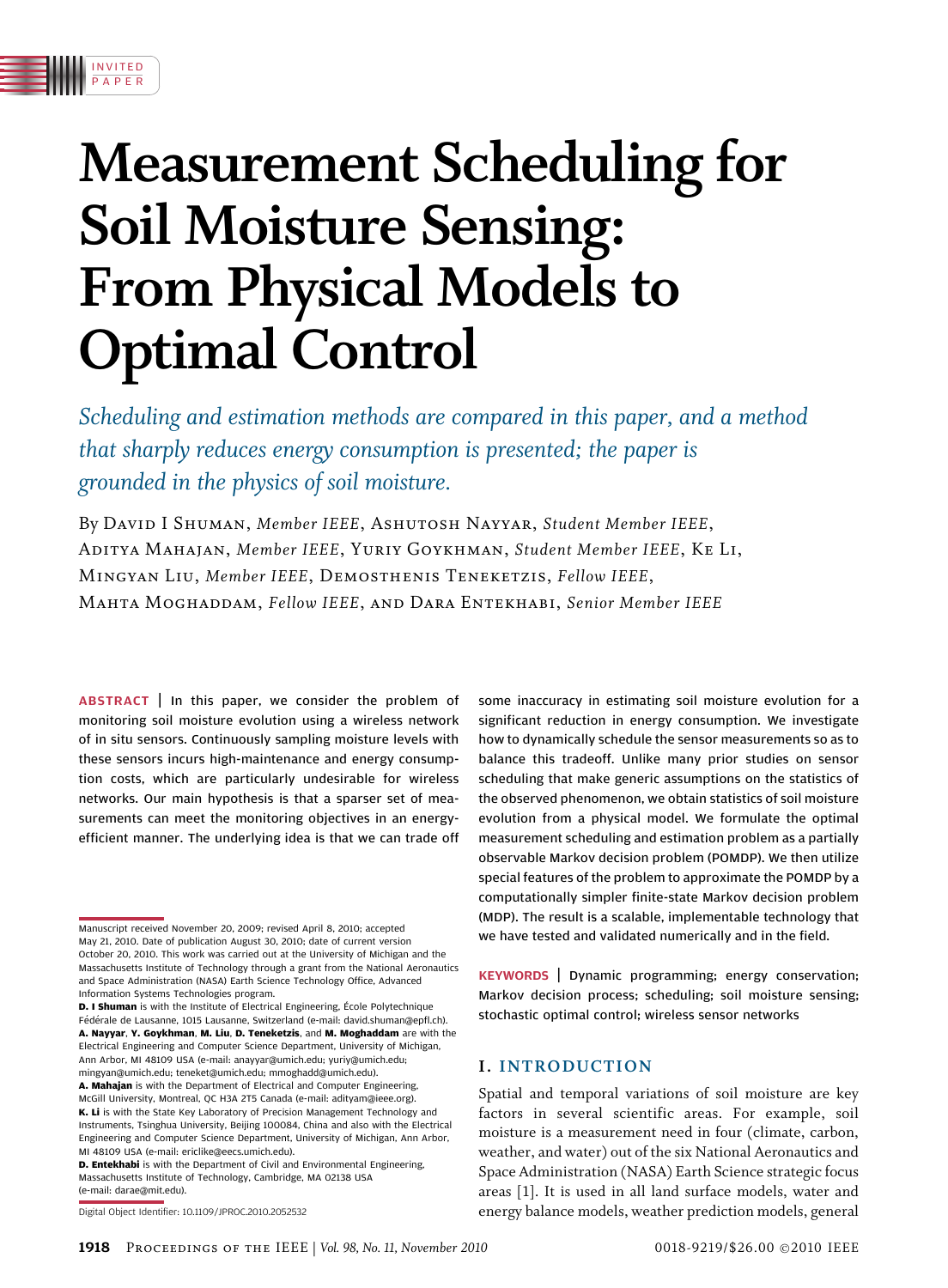circulation models, and ecosystem process simulation models. Therefore, it is important to develop technologies to enable the monitoring of soil moisture evolution.

A number of current systems achieve this by deploying dense sensor networks over the region of interest, and using the sensors to continuously sample soil moisture levels (see, e.g., [2] and [3]). However, deploying a large number of sensors that sample continuously incurs high installation, maintenance, and energy consumption costs. Energy efficiency is particularly important in *wireless* sensor networks, which are often expected to run for long periods of time without human intervention, while relying on limited battery power or renewable energy resources. A wireless sensor node's radio is the biggest consumer of energy. For example, the current draw for the XBee PRO ZB module by Digi International, Minnetonka, MN, is on the order of 100 mA when the radio is transmitting and 10 mA when the radio is receiving or idling. When the radio is powered off in sleep mode, however, the current draw is less than 10  $\mu$ A [4].

Our main hypothesis in this paper is that a sparser set of measurements can meet the monitoring objectives in an energy-efficient manner. The underlying idea is that we can trade off some inaccuracy in estimating soil moisture evolution for a significant reduction in energy consumption. The main research question we address is how to dynamically schedule the sensor measurements so as to balance this tradeoff. The premise is that an intelligent scheduling strategy should utilize statistical models of soil moisture evolution and sensor noise, as well as the outcomes of past sensor measurements, in order to schedule measurements when they are expected to yield the most information.

This problem belongs to the larger class of sensor scheduling problems. In some sensor scheduling problems, such as those introduced in [5] and [6], the underlying system being monitored is *time invariant*. Because soil moisture evolves with time, techniques developed for sensor scheduling problems with a time-invariant underlying system are not directly applicable to our problem. Techniques developed to monitor time-varying linear Gaussian systems under a quadratic estimation criterion (e.g., [7]–[11]) are also not directly applicable, as empirical data show that such a linear Gaussian model is not appropriate for soil moisture evolution (see, e.g., [12]).

Instead, we model soil moisture evolution as a discretetime Markov process and use Markov decision theory to determine the sensor scheduling policy. Similar approaches have been investigated in [13]–[20], where sensor scheduling problems with cost considerations are formulated as instances of the partially observable Markov decision problem (POMDP) of the standard stochastic control literature (see, e.g., [21] and [22]). Modeling the sensor scheduling problem as a POMDP enables one to write down a dynamic programming decomposition and use a standard set of numerical techniques to solve the

problem. However, these numerical techniques, which are discussed in detail in Section III-A, do not always scale well with the size of the problem. For the application under consideration, a wireless sensor network typically requires a large number of sensors, on the order of 10s. Exactly solving the POMDP for a network of this size is computationally challenging.

We circumvent these computational difficulties by utilizing special features of the system to make the scheduling problem tractable for a larger number of sensors. These features are: 1) the control actions do not affect the underlying state dynamics; 2) the *in situ* sensors we use to measure soil moisture levels are effectively noiseless (see Section II-A2 for further justification); and 3) the sensors have only two modes of operation, namely, active and sleeping. These features are a result of the facts that the *in situ* sensors are passive measuring devices with low observation noise and calibration errors, and the sensors can be turned either on or off by an actuator.

We leverage these three properties by introducing two justifiable assumptions in Section III-B that allow us to reduce the POMDP formulation to a computationally simpler finite-state Markov decision problem (MDP). The solution to the resulting MDP gives us an easily implementable sensor scheduling policy that achieves the objective of monitoring soil moisture evolution in an energy-efficient manner. Moreover, due to the computational savings, this approach scales with the size of the problem better than standard POMDP techniques. Finally, this approach is not restricted to sensing soil moisture; it is also potentially applicable to a number of other sensing applications with these same features, such as temperature, air quality, and water quality monitoring.

The remainder of this paper is organized as follows. In the next section, we describe the control architecture, physics-based model of soil moisture evolution, and sensor measurement model. We also formulate the scheduling problem as a POMDP. In Section III, we focus on the special case of sensors at multiple depths at a single lateral location. We introduce our modeling assumptions, and formulate an equivalent MDP to solve the scheduling problem. We then discuss the scheduling and estimation problem with sensors at multiple lateral locations. We present a numerical example in Section IV, and discuss how to incorporate meteorological observations in Section V. Section VI concludes the paper.

## II. PROBLEM DESCRIPTION

The overall system objective is to use *in situ* sensors to track the random evolution of soil moisture over time, while limiting the energy consumed in taking measurements. The physical setup consists of a sensor network deployed over the field of interest. The sensors are placed at multiple lateral locations. At each lateral location, multiple sensors at different depths are wired to a local actuator. The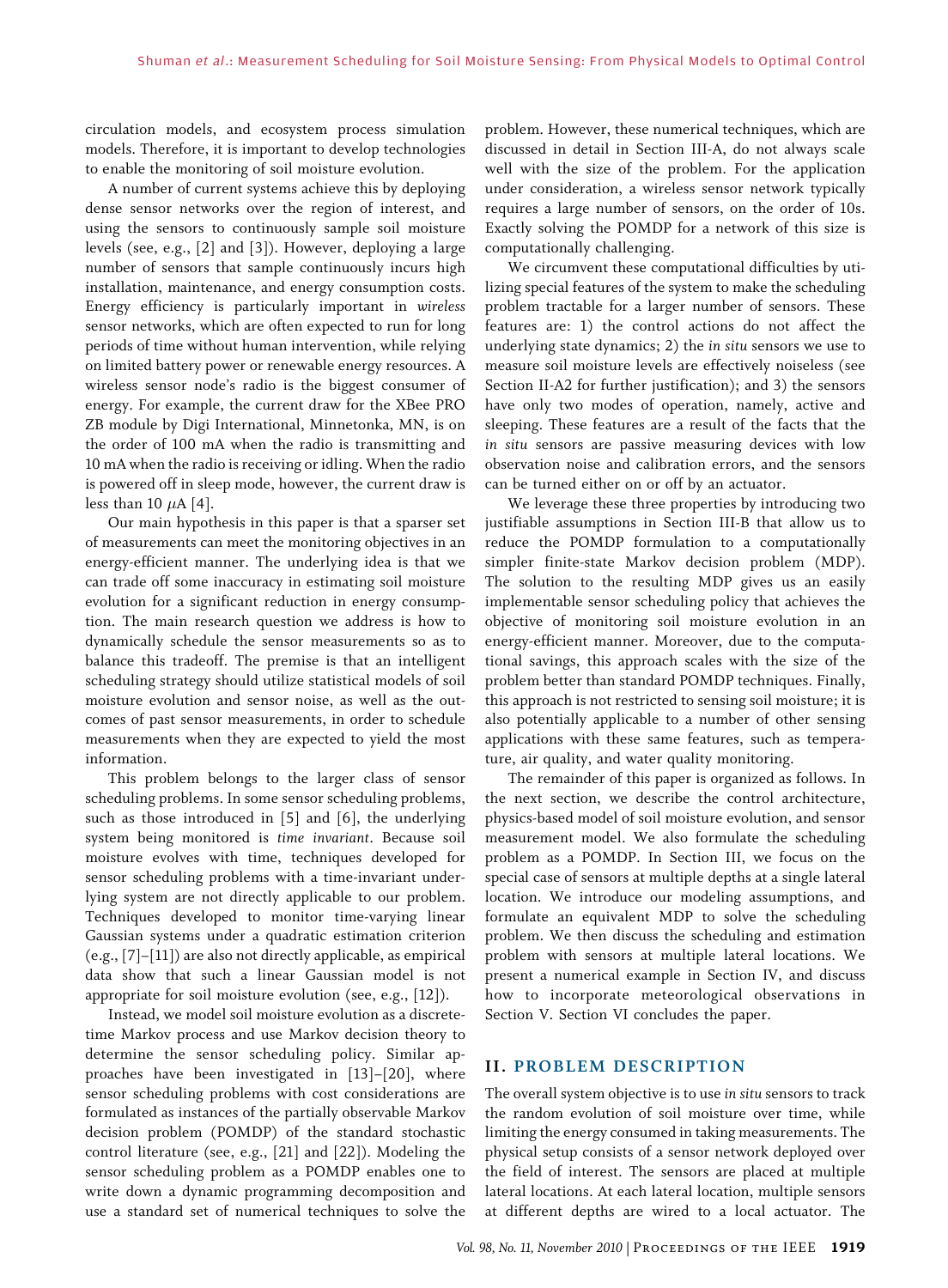

actuator is capable of wirelessly communicating with a central coordinator, and actuating the colocated *in situ* sensors. The central coordinator dynamically schedules the measurements at each location, transmits the scheduling commands to each local actuator, and subsequently receives the sensor measurement readings back from the actuators. The coordinator uses all of the measurement readings to estimate the soil moisture at all locations and depths, and to schedule future measurements. The coordinator's task is to leverage the spatial and temporal correlations of soil moisture, in order to make the best estimates of its evolution with as few measurements as possible. A diagram of this control architecture is shown in Fig. 1. The physical implementation of this wireless communication and actuation system is discussed further in [23].

#### A. Modeling Components

In order to determine a scheduling and estimation strategy to be used by the coordinator, we need statistical models of soil moisture evolution and of the sensors. We describe those here.

*1) Physical Model of Soil Moisture Evolution:* Soil moisture varies as a function of time and 3-D space in response to variable exogenous forcings such as rainfall, temperature, cloud cover, and solar radiation. It is also influenced by landscape parameters such as vegetation cover, soil type, and topography. The soil moisture variations in time and depth, or infiltration, can be modeled as a pair of partial differential equations (the so-called Richards equations [24]) in the case of a flat horizontal surface, subject to constraints such as soil heat flow (represented by another space-time partial differential equation involving soil moisture and temperature), vegetation growth, and solute flow [25]. For a homogeneous and flat landscape, the spatial variations can be assumed to be limited to one dimension (depth only). In the presence of topography, the 1-D infiltration in the direction of the surface normal is redistributed, dominated by gravity, by the lateral fluxes in the vadose (unsaturated) zone as well as the boundary values imposed by the phreatic (saturated) zone at depth. Triangulated irregular network (TIN) surface models, which discretize the surface topography into triangle-shaped mesh elements (also called Voronoi cells) for subsequent numerical analyses, efficiently model local topography for the purpose of this lateral distribution process.

Proper modeling of the soil moisture evolution process has to take into account the water flow mechanisms and the energy balance of the entire landscape, including the surface–atmosphere interactions. It therefore has to include mechanisms such as rainfall, groundwater flow, evapotranspiration demand, and runoff. Among the most sophisticated numerical models capable of predicting the time-space soil moisture evolutions is the TIN-based real-time integrated basin simulator (tRIBS) [26]–[29]. The mesh-generation algorithm within tRIBS is an adaptive discretization scheme that resembles the spatial pattern of the landscape with variable resolution to ensure the impact of the basin response is properly represented.

The tRIBS model can be initialized and further driven with distributed and spatially explicit terrain data such as digital elevation models (DEMs) for topography, satelliteor field-derived vegetation cover information, soil type, precipitation estimates from satellite or ground-based radar sources, temperature measurements, and various other sources of meteorological and landscape data. The sources of uncertainty in the predictions of tRIBS include modeling and discretization errors, as well as the errors in the landscape parameters and time-varying forcing factors such as precipitation and temperature.

We use this model to simulate long time-series realizations of the soil moisture over a basin. We then quantize these realizations and use them to generate a joint spatial– temporal statistical model of soil moisture. Fig. 2 shows a sample basin and the simulated soil moisture evolution for two locations in this basin.

*2) Sensor Model:* The *in situ* sensors are localized probes, whose measurements are related to soil moisture values via simple empirical models. Several standard methods of *in situ* sensing exist, such as time-domain reflectometer (TDR) probes, neutron probes, capacitance probes, and ring resonators. We use capacitance probes from Decagon, model ECH<sub>2</sub>O EC-5, which make highly localized measurements. Specifically, these probes have  $\pm 1\%$ –2% accuracy if calibrated according to soil type [30]. Such a probe is shown in Fig. 3(a). We calibrate the probes through a standard procedure: we use a local soil sample, dry it, and add water in known proportions. With each addition of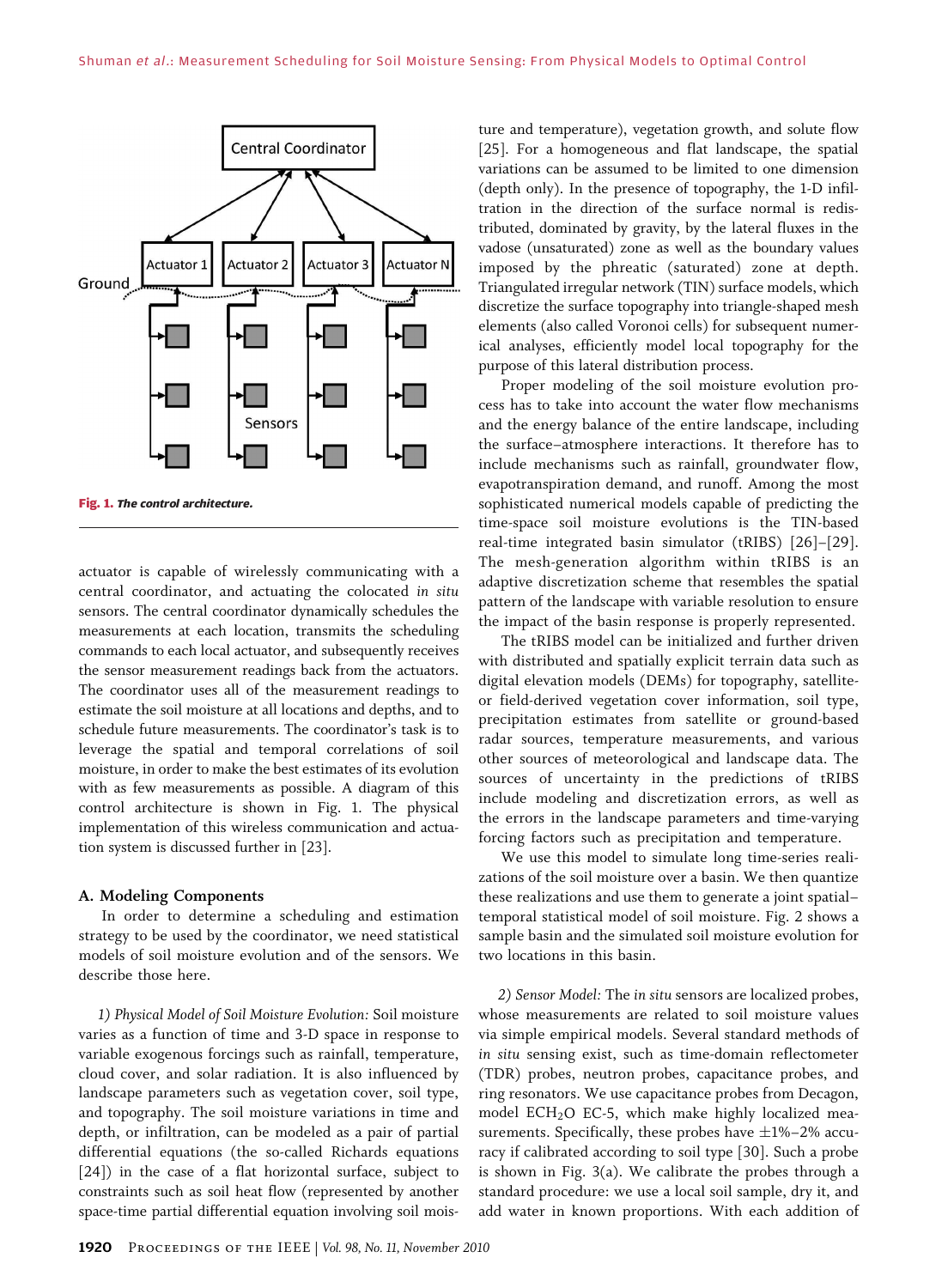

Fig. 2. (a) Nominal 2 km  $\times$  2 km basin used for tRIBS simulations. The location in this example has climatology consistent with Oklahoma. (b) Example of temporal evolution of soil moisture at two different depths (25 and 67 mm) at the same lateral position. (c) Example of temporal evolution of soil moisture at the same depth (67 mm), but at two different lateral locations.

water (which results in a known value of moisture content), probe measurements are taken. This produces a graph of probe voltage versus water content, which is subsequently used to fit a third-order polynomial. This polynomial is shown in Fig. 3(b), along with experimental data points. This simple soil moisture retrieval model (the polynomial) represents a calibration accuracy of about 1%. Because the desired quantization intervals are typically 3%–4%, we believe modeling these *in situ* sensors as noiseless is a reasonable starting assumption. While incorporating the calibration noise into the sensor model increases the accuracy of the model, it also significantly increases the complexity of the problem. Note that, unlike the observation noise typically modeled in POMDPs, the calibration noise is not an independently and identically distributed (i.i.d.) process, and it cannot be directly incorporated into the POMDP framework. Given the small magnitude of the noise, we believe a noiseless assumption provides a computationally tractable approximation to a difficult problem.

## B. Problem Formulation

We consider a sensor network consisting of sensors at *L* lateral locations, with sensors at *D* different depths at each lateral location. We model the quantized soil moisture evolution as a discrete-time, discrete-valued stochastic process  $\left\{\mathbf{X}_t\right\}_{t=0,1,2,...},$  where

$$
\mathbf{X}_t = \begin{bmatrix} X_t^{1,1} & X_t^{1,2} & \cdots & X_t^{1,D} \\ X_t^{2,1} & X_t^{2,2} & \cdots & X_t^{2,D} \\ \vdots & \vdots & \ddots & \vdots \\ X_t^{L,1} & X_t^{L,2} & \cdots & X_t^{L,D} \end{bmatrix}
$$

and  $X_t^{l,d}$  denotes the soil moisture quantile at time  $t$  at location *l* and depth *d*. We denote the finite sample space of  $X_t$  by  $X$ , which represents all possible quantized moisture levels. The statistics of the process  $\{X_t\}_{t=0,1,2,\ldots}$ are inferred from the physical models, as described in Section II-A1. We assume that the coordinator observes perfectly the initial soil moisture levels. This observation is given by  $Y_0 = X_0$ . At each time  $t = 1, 2, \ldots$ , the central coordinator chooses which sensors should take a measurement. Its decision is denoted by the matrix

$$
\mathbf{U}_t = \begin{bmatrix} U_t^{1,1} & U_t^{1,2} & \cdots & U_t^{1,D} \\ U_t^{2,1} & U_t^{2,2} & \cdots & U_t^{2,D} \\ \vdots & \vdots & \ddots & \vdots \\ U_t^{L,1} & U_t^{L,2} & \cdots & U_t^{L,D} \end{bmatrix}
$$

where  $U_t^{l,d} \in \{0,1\}$  indicates whether the sensor at location *l* and depth *d* should take a measurement  $(U_t^{l,d} = 1)$  or not take a measurement  $(U_t^{l,d} = 0)$  at time *t*. The coordinator then communicates the vector  $\mathbf{U}_t^l := (U_t^{l,1}, U_t^{l,2}, \dots, U_t^{l,D})$  to the actuator at lateral location *l*. The actuator switches on the colocated sensors corresponding to  $\mathbf{U}_{t}^{l}$ , collects the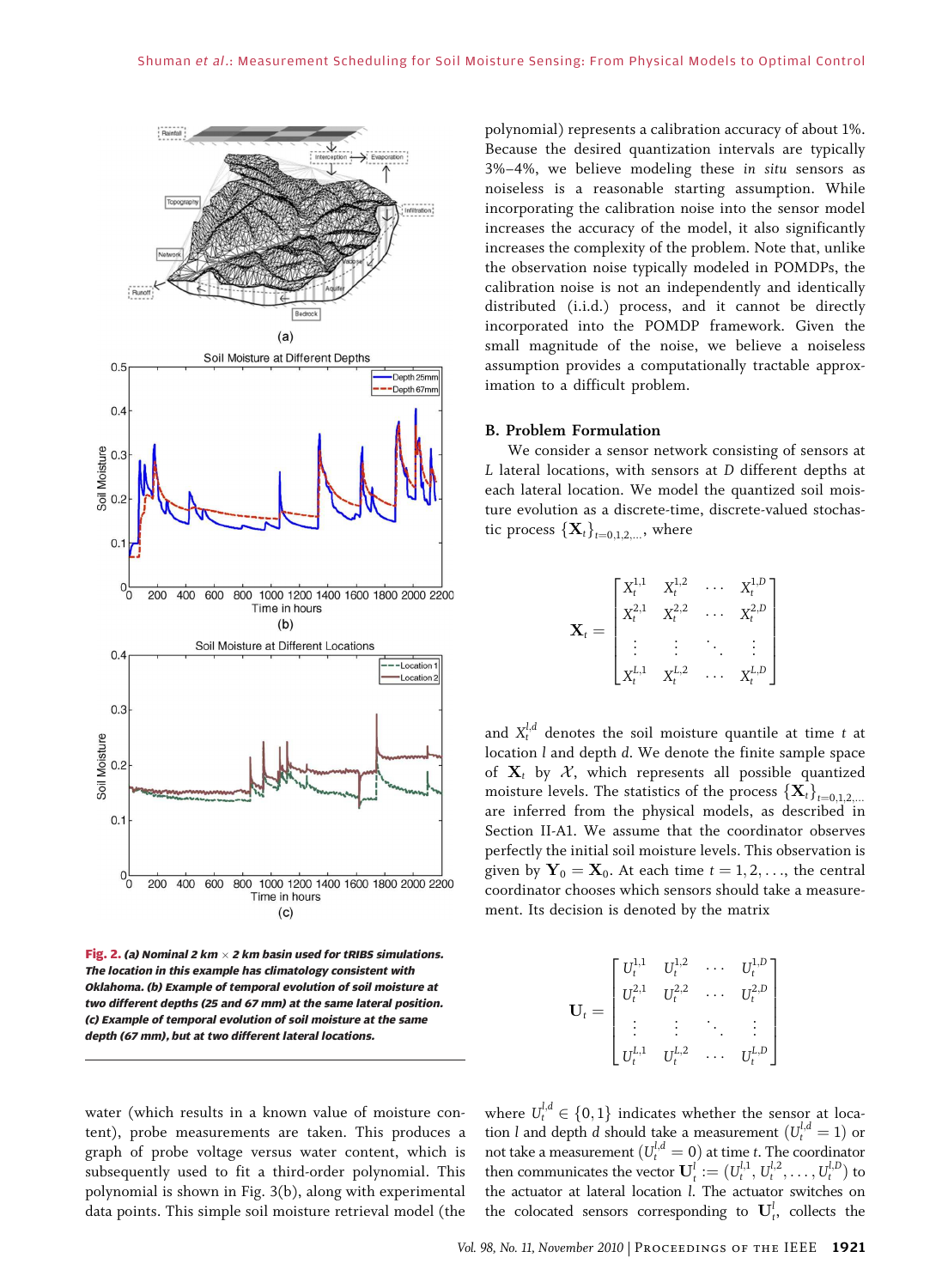

Fig. 3. (a) The Decagon ECH<sub>2</sub>O EC-5 soil moisture probe. (b) The calibration curve derived from experimental data.

 $\mathbf{Y}_t^l := (Y_t^{l,1}, Y_t^{l,2} \dots, Y_t^{l,D})$  of the colocated sensors, and transmits this vector back to the central coordinator. These observations are given by

$$
Y_t^{l,d} = \begin{cases} X_t^{l,d}, & \text{if } U_t^{l,d} = 1 \\ b, & \text{if } U_t^{l,d} = 0 \end{cases}
$$
 (1)

where *b* represents a blank measurement. The central coordinator receives the observations from all *L* actuators, which collectively form the matrix of observations

$$
\mathbf{Y}_{t} = \begin{bmatrix} Y_{t}^{1,1} & Y_{t}^{1,2} & \cdots & Y_{t}^{1,D} \\ Y_{t}^{2,1} & Y_{t}^{2,2} & \cdots & Y_{t}^{2,D} \\ \vdots & \vdots & \ddots & \vdots \\ Y_{t}^{L,1} & Y_{t}^{L,2} & \cdots & Y_{t}^{L,D} \end{bmatrix}.
$$

After receiving these observations, the coordinator forms an estimate of the soil moisture field, and decides which sensors to activate next. The matrix of estimates

$$
\hat{\mathbf{X}}_t = \begin{bmatrix} \hat{X}_t^{1,1} & \hat{X}_t^{1,2} & \cdots & \hat{X}_t^{1,D} \\ \hat{X}_t^{2,1} & \hat{X}_t^{2,2} & \cdots & \hat{X}_t^{2,D} \\ \vdots & \vdots & \ddots & \vdots \\ \hat{X}_t^{L,1} & \hat{X}_t^{L,2} & \cdots & \hat{X}_t^{L,D} \end{bmatrix}
$$

of the soil moisture levels at all locations and all depths is selected as a function of all past observations and scheduling decisions as follows:

$$
\hat{\mathbf{X}}_t = h_t(\mathbf{Y}_0, \mathbf{Y}_1, \dots, \mathbf{Y}_t, \mathbf{U}_1, \mathbf{U}_2, \dots, \mathbf{U}_t).
$$
 (2)

The sequence  $\mathbf{h} := (h_1, h_2, \ldots)$  constitutes an *estimation policy*.

The coordinator then selects the next scheduling decision matrix  $U_{t+1}$  as a function of all prior observations and scheduling decisions, as follows:

$$
\mathbf{U}_{t+1} = g_t(\mathbf{Y}_0, \mathbf{Y}_1, \dots, \mathbf{Y}_t, \mathbf{U}_1, \mathbf{U}_2, \dots, \mathbf{U}_t). \tag{3}
$$

The sequence  $\mathbf{g} := (g_1, g_2, \ldots)$  constitutes a *scheduling policy*.

There are two objectives in determining good scheduling and estimation policies. The first is to conserve energy by limiting the number of sensor measurements. The second is to accurately estimate the soil moisture evolution. Accordingly, we impose energy costs  $c(\mathbf{U}_t)$ , which are proportional to the number of sensors scheduled to take a measurement at each time *t*. Additionally, we assess estimation costs  $\rho({\bf X}_t, \hat{\bf X}_t)$ , which quantify the accuracy of the soil moisture estimates at each time *t*. We wish to find scheduling and estimation policies **g** and **h**, respectively, that minimize the infinite-horizon expected discounted cost criterion

$$
J^{\mathbf{g},\mathbf{h}} := \mathbb{E}^{\mathbf{g},\mathbf{h}} \left\{ \sum_{t=1}^{\infty} \alpha^{t-1} \cdot \left[ c(\mathbf{U}_t) + \rho(\mathbf{X}_t, \hat{\mathbf{X}}_t) \right] \right\}
$$
(4)

where  $\alpha \in (0,1)$  is the discount rate.

#### C. Markovian Assumption

The optimization problem formulated above is, in general, nontractable. One reason for this difficulty is that up to this point, we have not assumed any structure on the statistics of the underlying soil moisture process  $\left\{\mathbf{X}_{t}\right\}_{t=0,1,2,...}$  . In order to identify solvable approximations of the original problem, we need to impose additional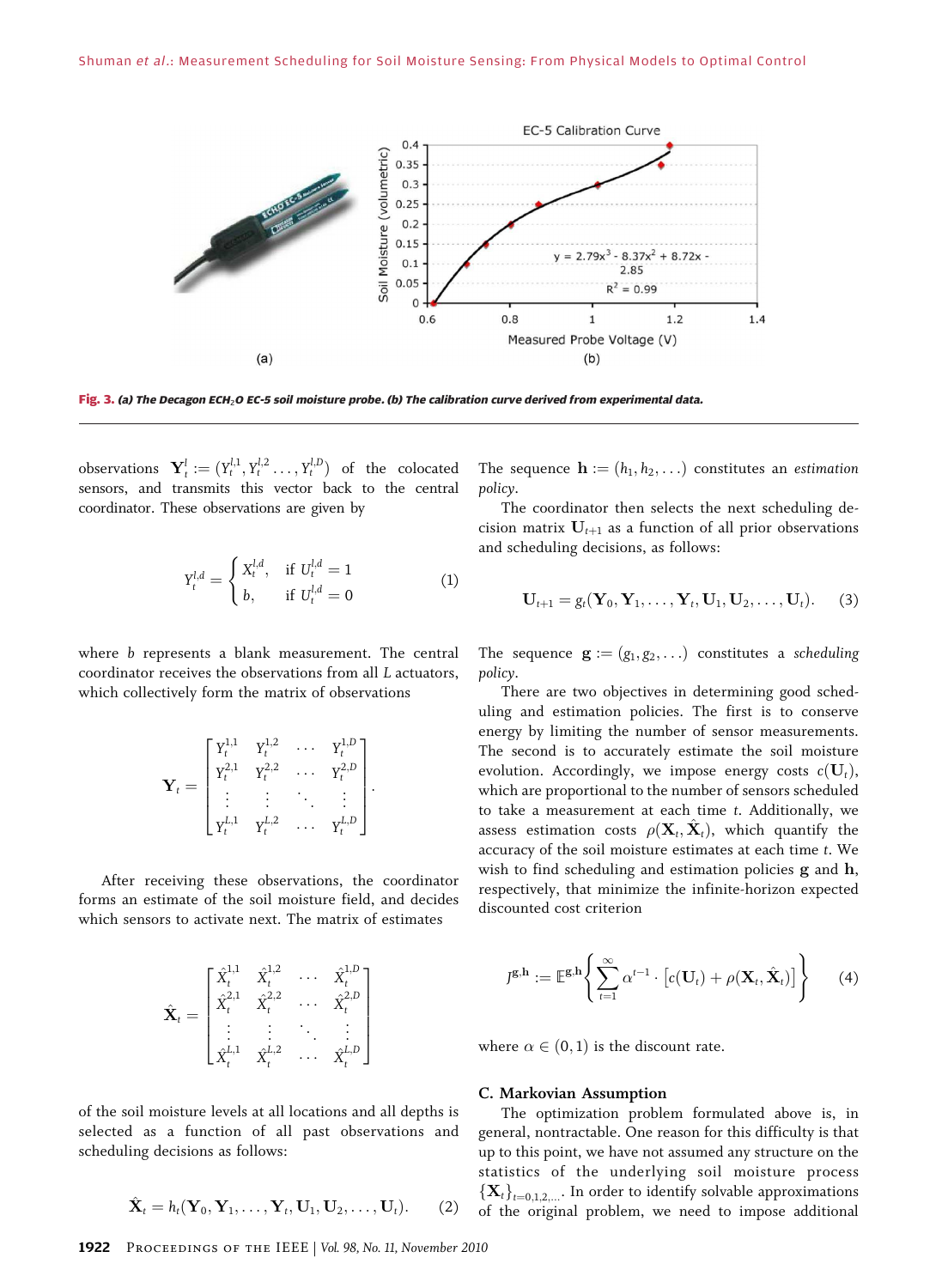statistical structure on the soil moisture process. Motivated by the heuristic reasoning that the current soil moisture is more correlated with the recent past values of the moisture than with moisture values from the distant past, we assume that the soil moisture process is a *k*th-order Markov process. That is, for all  $t = 1, 2, \ldots$ 

$$
Pr(\mathbf{X}_{t}|\mathbf{X}_{t-1},\ldots,\mathbf{X}_{0})=Pr(\mathbf{X}_{t}|\mathbf{X}_{t-1},\ldots,\mathbf{X}_{t-k}).
$$
 (5)

As *k* increases, the statistical behavior described by (5) becomes a better approximation of the statistical behavior of the soil moisture process  $\left\{\mathbf{X}_{t}\right\}_{t=0,1,2,...}$  . Under the *k*thorder Markovian assumption, one can think of  $\mathbf{V}_t := (\mathbf{X}_t, \mathbf{X}_t)$  $\mathbf{X}_{t-1}, \ldots, \mathbf{X}_{t-k+1})$  as the state that completely describes the future statistical behavior of the soil moisture process. A consequence of (5) is that the process  ${\left\{{\mathbf{V}}_t\right\}}_{t=0,1,2,...}$  is first-order Markovian. The Markovian nature of the process  $\left\{\mathbf{V}_t\right\}_{t=0,1,2,...}$  allows the optimization problem to be viewed as a POMDP. Note that despite the fact that the sensors are noiseless [i.e., when measurements are taken, they are always correct, as shown in (1)], the process  $\left\{\mathbf{V}_t\right\}_{t=0,1,2,...}$  is still not perfectly observed. This is because the coordinator receives no observations of the soil moisture when a measurement is not scheduled.

As a first approximation, we assume the soil moisture process  $\left\{\mathbf{X}_t\right\}_{t=0,1,2,...}$  to be first-order Markovian, resulting in the following POMDP.

*Problem (P1):* Given the statistics of the Markov process  ${X_t}_{t=0,1,2,...}$  and the observation model of (1) find a scheduling policy  $\mathbf{g} := (g_1, g_2, \ldots)$  of the form in (3) and an estimation policy  $\mathbf{h} := (h_1, h_2, \ldots)$  of the form in (2) to minimize the objective

$$
\textit{J}^{g,h}:=\mathbb{E}^{g,h}\Bigg\{\sum_{t=1}^{\infty}\alpha^{t-1}\cdot\big[c(\mathbf{U}_t)+\rho(\mathbf{X}_t,\hat{\mathbf{X}}_t)\big]\Bigg\}
$$

where  $\alpha \in (0,1)$  is the discount rate.

The statistics of a Markov process  $\left\{\mathbf{X}_t\right\}_{t=0,1,2,...}$  consist of a probability distribution on the initial state  $\mathbf{X}_0$  and a transition matrix  $P$  such that

$$
Pr(\mathbf{X}_{t} = \mathbf{x}'|\mathbf{X}_{t-1} = \mathbf{x}) = \mathbf{P}(\mathbf{x}, \mathbf{x}') \tag{6}
$$

for  $\mathbf{x}, \mathbf{x}' \in \mathcal{X}$ .

Problem (P1) is an approximation to the original problem. Better approximations can be obtained by modeling the soil moisture process as a higher order Markov process. In that case,  $\left\{ \mathbf{V}_{t}\right\} _{t=0,1,2,...}$  becomes the underlying Markov process in the POMDP. While the underlying theory is the same, the additional gain in approximation from using a higher order Markov process comes at the cost of increased computational complexity.

## III. ANALYSIS

#### A. Exact Solution of the POMDP

POMDPs have been well studied in the literature. Such problems can be transformed into fully observed MDPs by taking the MDP state to be the conditional probability distribution of the partially observed POMDP state, given all the past observations and actions. This conditional probability distribution is commonly referred to as a *belief state*. For this resulting fully observed MDP, it is known (see, e.g., [21] and [22]) that the optimal policies are stationary policies of the form

$$
\hat{\mathbf{X}}_t = h(\pi_t) \n\mathbf{U}_{t+1} = g(\pi_t)
$$
\n(7)

where  $\pi_t$  is the belief state, a vector with components

$$
\pi_t(\mathbf{x}) := \Pr(\mathbf{X}_t = \mathbf{x} | \mathbf{Y}_0, \mathbf{Y}_1, \dots, \mathbf{Y}_t, \mathbf{U}_1, \mathbf{U}_2, \dots, \mathbf{U}_t),
$$
  

$$
\mathbf{x} \in \mathcal{X}, \qquad t = 1, 2, \dots
$$

At time  $t + 1$ , the belief state is computed from  $\pi_t$ , the belief state at time  $t$ ;  $\mathbf{U}_{t+1}$ , the scheduling decision at time  $t + 1$ ; and  $Y_{t+1}$ , the observation at time  $t + 1$ .

While fully observed MDPs can in principle be solved via dynamic programming, the fact that the belief state belongs to a continuous space (the space of all probability distributions on  $\mathcal{X}$ ) makes standard dynamic programming intractable. In [31]–[33], Sondik and Smallwood make the key observation that the value functions involved in each step of the dynamic program are piecewise linear and concave, and develop algorithms that utilize this property to determine optimal policies for finite- and infinitehorizon POMDPs. Subsequent algorithms for solving POMDPs include Monahan's enumeration algorithm [34], the linear support algorithm [35], the witness algorithm [36]–[38], and the incremental pruning algorithm [39]. Software implementations of all of these algorithms have been developed by Anthony Cassandra in the pomdpsolve package, which is available at www.pomdp.org. For more on exact solution methods of POMDPs, see the surveys in [34] and [40]–[43].

The complexity class of infinite-horizon POMDPs is not known; however, results on complexity of finitehorizon POMDPs [44] and infinite-horizon MDPs with uncountable state space (which are a superclass of POMDPs) [45], [46] are known. These results suggest that the complexity of the POMDP algorithms increases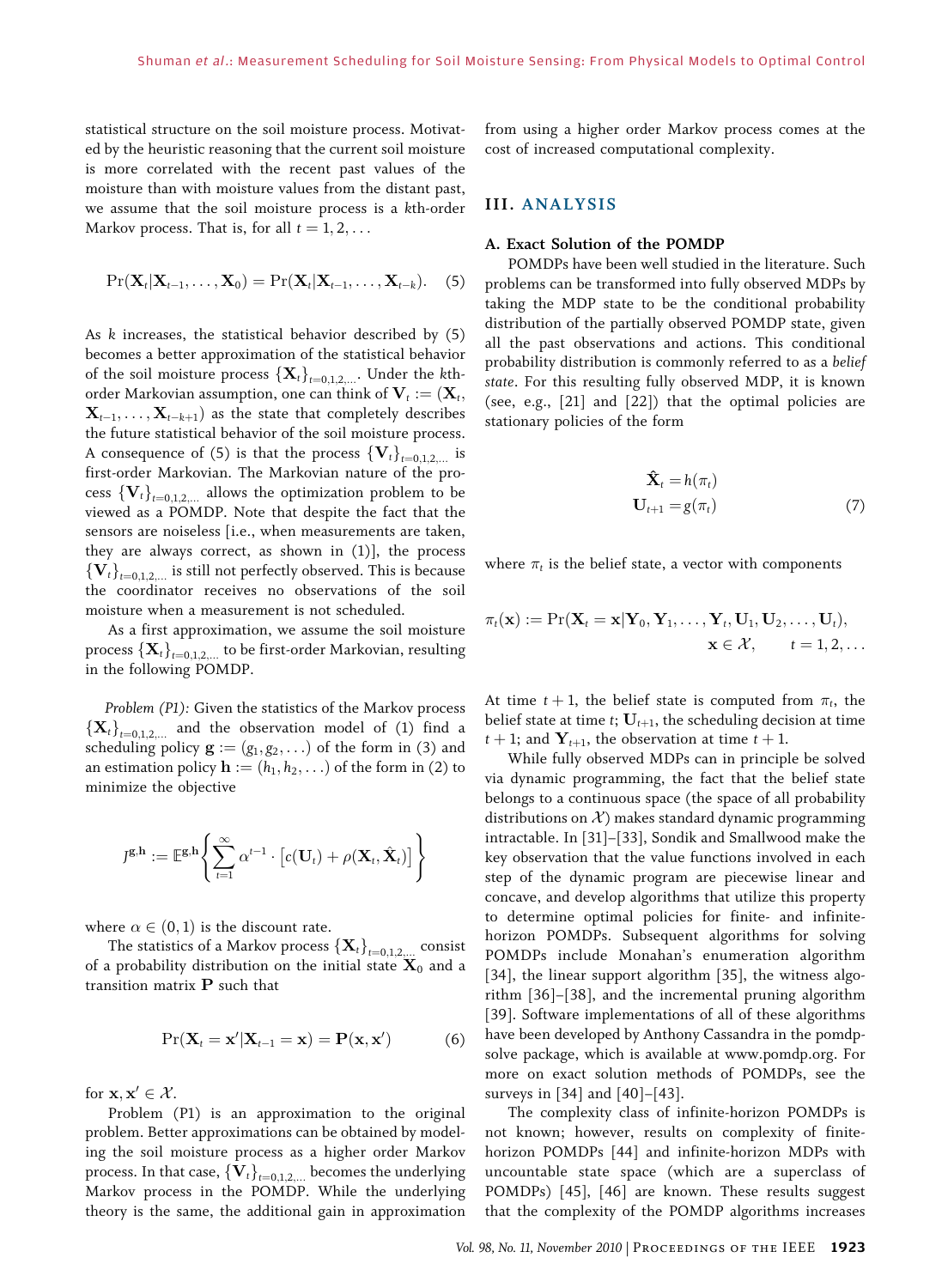rapidly as the number of states of the underlying Markov process increases.

In our experiments with Cassandra's pomdp-solve package, the convergence time of the standard algorithms becomes prohibitively large when the number of states exceeds 100. Note that the number of states is equal to the number of quantiles raised to the power of the number of sensors  $(L \cdot D)$ , so even with three sensors at different depths at a single lateral location and a ten-level quantization of soil moisture at each depth, the cardinality of the state space  $\mathcal X$  is 1000, which is too large for the exact POMDP algorithms. In light of these computational difficulties, it becomes important to come up with alternative formulations of our problem that can be solved more efficiently than the POMDPs. We present such a formulation in the next section for the case of multiple sensors at a single location.

# B. The Special Case of Sensors at Multiple Depths at a Single Lateral Location

In this section, we consider a special instance of Problem (P1) where there is a single lateral location (i.e.,  $L = 1$ ). When the number of depths *D* is small enough, the pomdp-solve package numerically finds the optimal policies; however, the computational burden increases quickly with the number of depths considered.

To simplify the POMDP, we make the following assumption.

*Assumption 1:* The action space is restricted to either not taking any measurements or taking measurements at all depths; i.e.,

$$
\mathbf{U}_t = \left(U_t^{1,1}, U_t^{1,2}, \ldots, U_t^{1,D}\right) \in \{(0,0,\ldots,0), (1,1,\ldots,1)\}.
$$

The energy cost associated with action  $U_t = (0, 0)$  $(0, \ldots, 0)$  is 0, and the energy cost associated with action  $U_t = (1, 1, \ldots, 1)$  is denoted by  $\kappa > 0$ . The justification for this restricted action space is that the actuators (which include the radios) consume significantly more energy than the sensors. Thus, the marginal energy cost of scheduling one additional sensor measurement at a lateral location where the actuator is already powered on is negligible.

We now describe the nature of optimal estimation and scheduling policies for Problem (P1) under Assumption 1. We then show that Problem (P1) is equivalent to an MDP with countable state space.

*1) Nature of the Estimation Policy:* With Assumption 1 in place, the nature of the evolution of the belief state under any policy of the form in (7) is as follows. When a measurement is taken at all depths at time *t* [i.e.,  $U_t = (1,$  $[1, \ldots, 1]$ , the controller observes perfectly the current soil

moisture levels at all depths, and the belief state  $\pi_t$  is an element of the set

$$
\mathcal{C} := \{ \pi \in \Pi | \pi(\mathbf{x}) = 1, \text{ for some } \mathbf{x} \in \mathcal{X} \}.
$$

The set  $\mathcal C$  is the set of belief states at which the controller is certain about the soil moisture at all depths. We refer to such states as *corner states*, and for each  $x \in \mathcal{X}$ , we denote the belief state at which  $\pi(\mathbf{x}) = 1$  by  $e_{\mathbf{x}}$ . Clearly, if the controller's belief state is  $e_x$ , the optimal estimate is x. Thus

$$
h(e_{\mathbf{x}})=\mathbf{x}.
$$

After taking measurements, the controller does not schedule more measurements for some number of time steps (possibly zero). The length of this period of no measurements depends on the outcome of the previous measurement. During the period of no measurements, the belief state is updated based solely on the soil moisture transition matrix  $P$ , according to the update equation

$$
\pi_{t+1} = \pi_t \mathbf{P}.
$$

At each time step during this period of no measurements, it is optimal for the controller to make the state estimate according to

$$
h(\pi_t) \in \argmin_{\mathbf{a} \in \mathcal{X}} \left\{ \sum_{\mathbf{x} \in \mathcal{X}} \pi_t(\mathbf{x}) \cdot \rho(\mathbf{x}, \mathbf{a}) \right\}
$$

and the resulting expected distortion is given by

$$
\tilde{\rho}(\pi_t) := \mathbb{E}[\rho(\mathbf{X}_t, h(\pi_t)) | \pi_t]
$$
  
= 
$$
\min_{\mathbf{a} \in \mathcal{X}} \left\{ \sum_{\mathbf{x} \in \mathcal{X}} \pi_t(\mathbf{x}) \cdot \rho(\mathbf{x}, \mathbf{a}) \right\}.
$$

Eventually, the controller schedules another measurement at all depths, and the belief state returns to some element of  $C$ , depending on the outcome of the subsequent measurements. Fig. 4 shows one such evolution of the belief state. Note that each time the belief state returns to an element  $\pi \in \mathcal{C}$ , it traces exactly the same path of belief states until the next measurements are scheduled.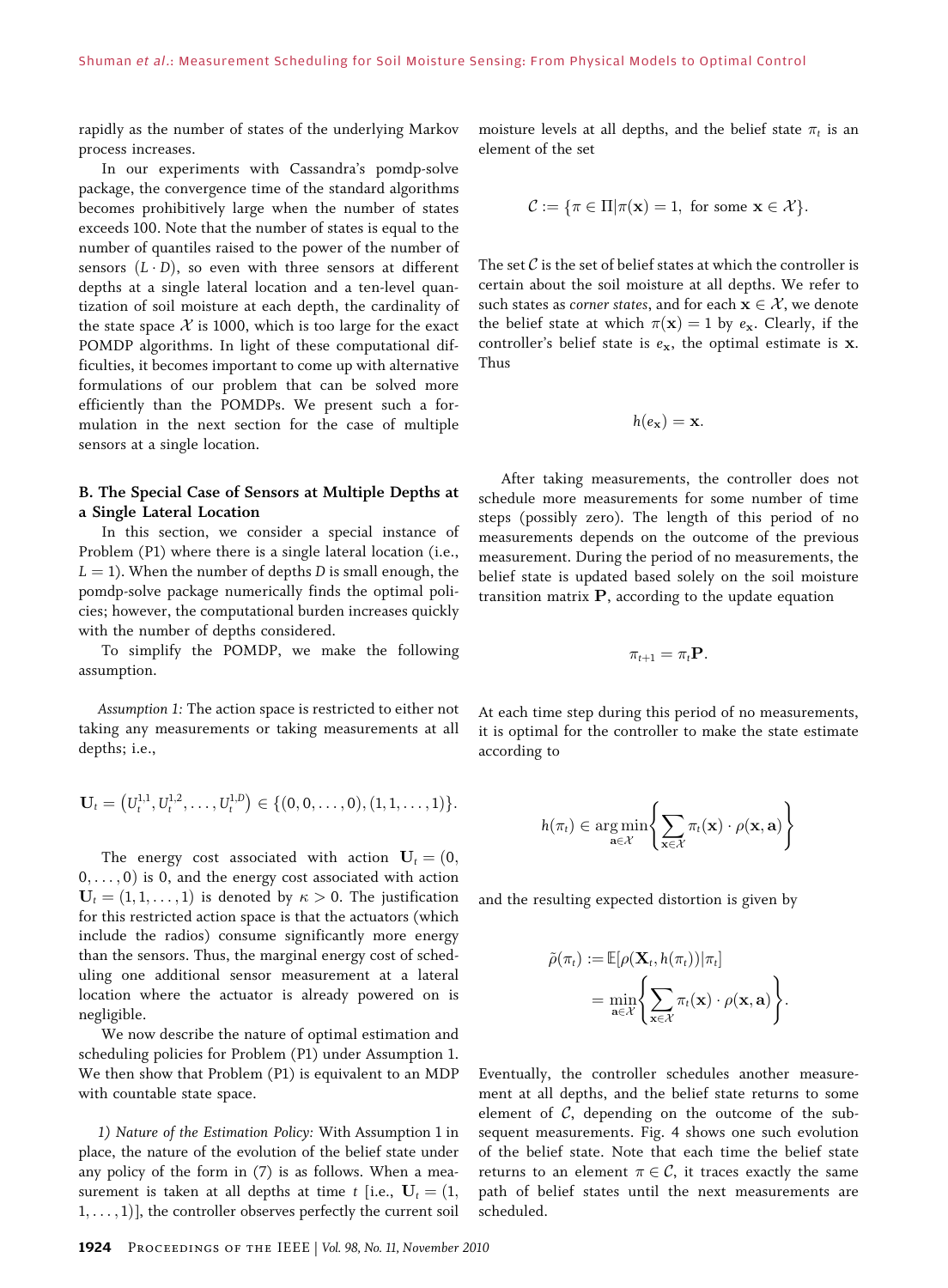

Fig. 4. Evolution of the controller's belief state. In this diagram, soil moisture at a single lateral location and single depth is under observation, and there are three possible soil moisture quantiles, so  $\mathcal{X} = \{Q\mathbf{1},Q\mathbf{2},Q\mathbf{3}\}$ . At corner state  $\gamma_i \in \mathcal{C}$ ,  $\pi(Q_i) = \mathbf{1}$  and  $\pi(Q_i) = \mathbf{0}$ for  $j \neq i$ . The belief state evolves on the space of probability distributions on  $X$ . The unfilled red and filled green circles represent belief states at which it is optimal to not take and to take measurements, respectively.

*2) Nature of the Scheduling Policy:* Using Assumption 1 and the nature of the estimation policy described above, the standard dynamic program for the POMDP in Problem (P1) can be written as (see, e.g., [21])

$$
V(\pi) = \min \left\{ \begin{array}{l} \tilde{\rho}(\pi) + \alpha \kappa + \alpha \cdot \sum_{\mathbf{x} \in \mathcal{X}} [\pi \mathbf{P}] (\mathbf{x}) \cdot V(e_{\mathbf{x}}), \\ \tilde{\rho}(\pi) + \alpha V(\pi \mathbf{P}) \end{array} \right\} \tag{8}
$$

where  $[\pi \mathbf{P}](\mathbf{x})$  denotes the component of the vector  $\pi \mathbf{P}$ corresponding to the state x.

The following is a standard result for such dynamic programs.

*Lemma 1 (Smallwood and Sondik, 1973):*  $V(\pi)$  is concave in  $\pi$ .

Next, let  $g^*$  be the optimal scheduling policy for Problem (P1) obtained from the dynamic program (8). We have the following result on the convexity of the optimal measurement region, which is similar in spirit to [47, Lemma 1].

*Theorem 1:* Let  $\mathcal{D} = {\pi : g^*(\pi) = (1,1,\ldots)}$ . Then,  $\mathcal{D}$ is a convex subset of  $\Pi.$ 

Proof: The set  $D$  represents the region of the belief space where the optimal action is to schedule measurements at the next time step. Therefore, the set  $D$  is characterized by the following inequality:

$$
\tilde{\rho}(\pi) + \alpha \kappa + \alpha \cdot \sum_{\mathbf{x} \in \mathcal{X}} [\pi \mathbf{P}] (\mathbf{x}) \cdot V(e_{\mathbf{x}}) \leq \tilde{\rho}(\pi) + \alpha V(\pi \mathbf{P}).
$$

Let  $\pi^1,\,\pi^2\in\mathcal{D}$  be arbitrary. To show that  $\mathcal D$  is convex, we need to show that for any  $\lambda \in [0,1],$   $\lambda \pi^1 + (1-\lambda) \pi^2 \in \mathcal{D}$ . Since  $\pi^1 \in \mathcal{D}$ , we have

$$
\tilde{\rho}(\pi^1) + \alpha \kappa + \alpha \cdot \sum_{\mathbf{x} \in \mathcal{X}} [\pi^1 \mathbf{P}](\mathbf{x}) \cdot V(e_{\mathbf{x}}) \le \tilde{\rho}(\pi^1) + \alpha V(\pi^1 \mathbf{P})
$$

or, equivalently

$$
\alpha \kappa + \alpha \cdot \sum_{\mathbf{x} \in \mathcal{X}} [\pi^1 \mathbf{P}](\mathbf{x}) \cdot V(e_{\mathbf{x}}) \le \alpha V(\pi^1 \mathbf{P}). \tag{9}
$$

By a similar argument, we have

$$
\alpha \kappa + \alpha \cdot \sum_{\mathbf{x} \in \mathcal{X}} [\pi^2 \mathbf{P}] (\mathbf{x}) \cdot V(e_{\mathbf{x}}) \leq \alpha V(\pi^2 \mathbf{P}). \tag{10}
$$

Now consider

$$
\alpha \kappa + \alpha \cdot \sum_{\mathbf{x} \in \mathcal{X}} \left[ \left( \lambda \pi^1 + (1 - \lambda) \pi^2 \right) \mathbf{P} \right] (\mathbf{x}) \cdot V(e_{\mathbf{x}})
$$
  
\n
$$
\stackrel{(a)}{\leq} \lambda \alpha V(\pi^1 \mathbf{P}) + (1 - \lambda) \alpha V(\pi^2 \mathbf{P})
$$
  
\n
$$
\stackrel{(b)}{\leq} \alpha V \left( \lambda \pi^1 \mathbf{P} + (1 - \lambda) \pi^2 \mathbf{P} \right)
$$
  
\n
$$
= \alpha V \left( \left[ \lambda \pi^1 + (1 - \lambda) \pi^2 \right] \mathbf{P} \right) \tag{11}
$$

where  $(a)$  follows from  $(9)$  and  $(10)$ , and  $(b)$  follows from the concavity of *V*. Equation (11) implies that

$$
\tilde{\rho}(\lambda \pi^1 + (1 - \lambda)\pi^2) + \alpha \kappa
$$
  
+ 
$$
\alpha \sum_{\mathbf{x} \in \mathcal{X}} [(\lambda \pi^1 + (1 - \lambda)\pi^2) \mathbf{P}](\mathbf{x}) \cdot V(e_{\mathbf{x}})
$$
  

$$
\leq \tilde{\rho}(\lambda \pi^1 + (1 - \lambda)\pi^2) + \alpha V([\lambda \pi^1 + (1 - \lambda)\pi^2] \mathbf{P})
$$

and hence  $\lambda \pi^1 + (1 - \lambda) \pi^2 \in \mathcal{D}$ . Therefore,  $\mathcal D$  is a convex set.

*3) Equivalence of Problem (P1) With a Countable State MDP:* We now present an MDP that is equivalent to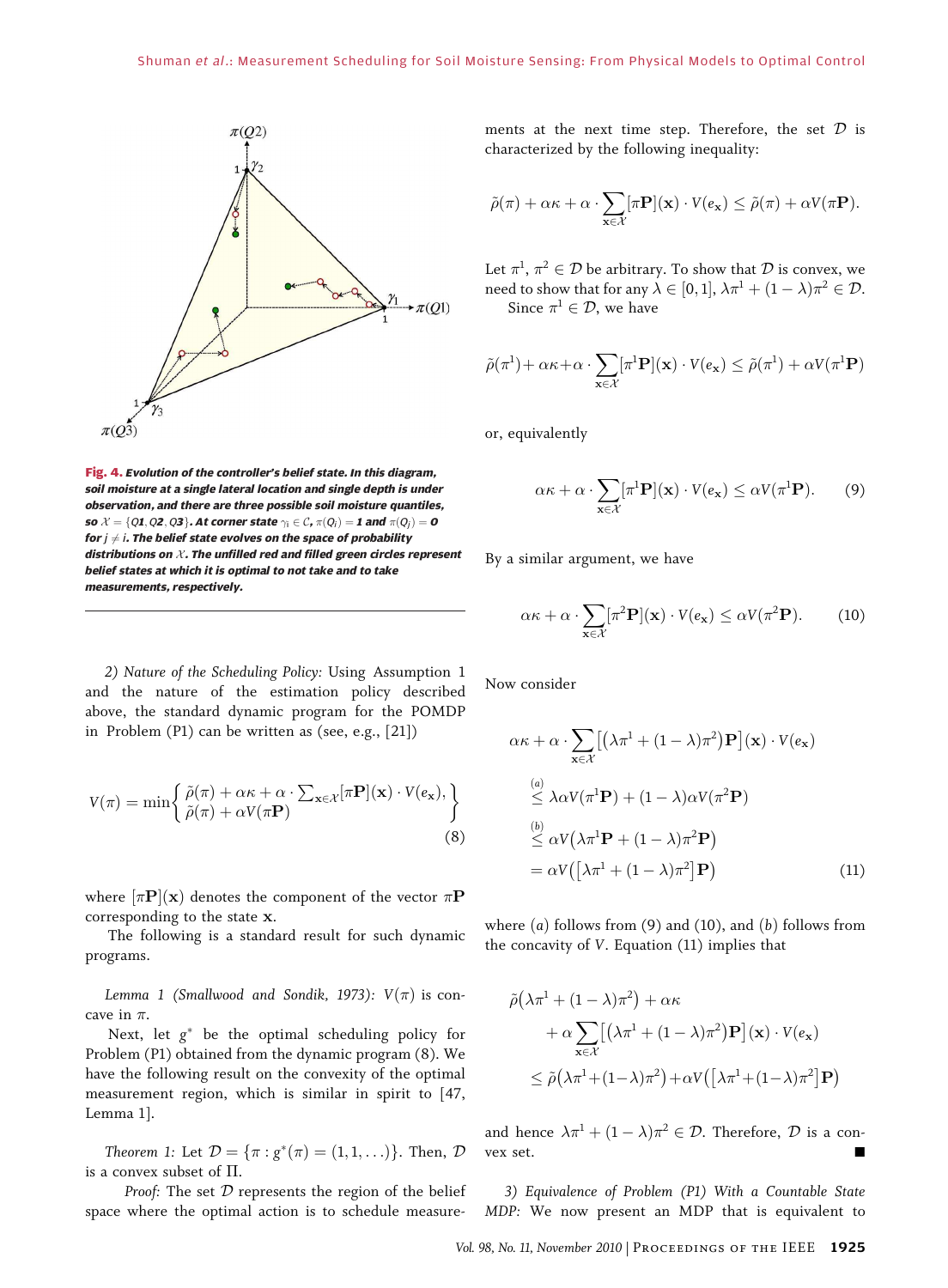Problem (P1). For that matter, we define the following for  $t \in \{0, 1, \ldots\}$ :

$$
R_{t} := \min\{\tau \ge 0 : Y_{t-\tau} \ne b\}
$$
  
\n
$$
\mathbf{S}_{t} := (\mathbf{X}_{t-R_{t}}, R_{t})
$$
  
\n
$$
\mathbf{A}_{t} := \mathbf{U}_{t+1}.
$$
 (12)

 $R_t$  represents the time since the most recent measurements. Thus,  $\mathbf{Y}_{t-R_t} = \mathbf{X}_{t-R_t}$  is the vector of the most recent measurements.

*Remark 1:* Note that realizations of  $(\mathbf{S}_0, \mathbf{S}_1, \dots, \mathbf{S}_t)$  and  $(\mathbf{A}_0, \mathbf{A}_1, \dots, \mathbf{A}_{t-1})$  completely specify the realizations of the observation and control processes  $(Y_0, \ldots, Y_t)$  and  $(\mathbf{U}_1,\ldots,\mathbf{U}_t)$ , respectively. Hence, any scheduling policy of the form

$$
\mathbf{U}_{t+1} = g_{t+1}(\mathbf{Y}_0, \mathbf{Y}_1, \dots, \mathbf{Y}_t, \mathbf{U}_1, \mathbf{U}_2, \dots, \mathbf{U}_t)
$$

can also be written as

$$
\mathbf{A}_t = \tilde{g}_{t+1}(\mathbf{S}_0, \mathbf{S}_1, \dots, \mathbf{S}_t, \mathbf{A}_0, \mathbf{A}_1, \dots, \mathbf{A}_{t-1}).
$$

We now state the main result of this section.

*Theorem 2:* Under Assumption 1, Problem (P1) is equivalent to an MDP with state  $\mathbf{S}_t \in \mathcal{S} := \mathcal{X} \times \mathbb{Z}_+$ , actions  $A_t \in \mathcal{A} = \{(0, 0, \ldots, 0), (1, 1, \ldots, 1)\}\$ , and cost criterion

$$
\mathbb{E}\left\{\sum_{t=0}^{\infty}\alpha^t\cdot\kappa\cdot\mathbb{1}_{\{\mathbf{A}_t=(1,1,\ldots,1)\}}+\sum_{t=1}^{\infty}\alpha^{t-1}\cdot\eta(\mathbf{S}_t)\right\} \qquad(13)
$$

where for  $\mathbf{x} \in \mathcal{X}$  and  $n = 0, 1, 2, \dots$ 

$$
\eta(\mathbf{x}, n) := \tilde{\rho}(e_{\mathbf{x}} \mathbf{P}^n). \tag{14}
$$

We refer to this equivalent MDP as Problem (MDP-1).

*Proof:* Due to the known form of the optimal estimation policy, as described in Section III-B1, Problem (P1) amounts to finding a scheduling policy  $\mathbf{g} = (g, g, \ldots)$  to minimize the discounted expected cost criterion

$$
\mathbb{E}\left\{\sum_{t=1}^{\infty}\alpha^{t-1}\cdot[c(\mathbf{U}_t)+\tilde{\rho}(\pi_t)]\right\}.
$$
 (15)

$$
Pr(\mathbf{S}_{t+1}|\mathbf{S}_0, \mathbf{S}_1, \dots, \mathbf{S}_t, \mathbf{A}_0, \mathbf{A}_1, \dots, \mathbf{A}_t) = Pr(\mathbf{S}_{t+1}|\mathbf{S}_t, \mathbf{A}_t).
$$
 (16)

The energy cost of Problem (P1) can be written as

$$
\mathbb{E}\left\{\sum_{t=1}^{\infty} \alpha^{t-1} \cdot c(\mathbf{U}_t)\right\} = \mathbb{E}\left\{\sum_{t=1}^{\infty} \alpha^{t-1} \cdot \kappa \cdot \mathbb{1}_{\{\mathbf{U}_t=(1,1,\ldots,1)\}}\right\}
$$

$$
= \mathbb{E}\left\{\sum_{t=0}^{\infty} \alpha^t \cdot \kappa \cdot \mathbb{1}_{\{\mathbf{A}_t=(1,1,\ldots,1)\}}\right\}.
$$

The distortion cost of Problem (P1) can be written as

$$
\mathbb{E}\Big\{\sum_{t=1}^{\infty}\alpha^{t-1}\cdot\tilde{\rho}(\pi_t)\Big\}=\mathbb{E}\Big\{\sum_{t=1}^{\infty}\alpha^{t-1}\cdot\tilde{\rho}(e_{\mathbf{X}_{t-R_t}}\mathbf{P}^{R_t})\Big\}
$$

$$
=\mathbb{E}\Big\{\sum_{t=1}^{\infty}\alpha^{t-1}\cdot\eta(\mathbf{S}_t)\Big\}.
$$

Thus, (15) can be written as (13).

Next, we note that at time *t*, the controller's belief on the current state is given by

$$
\pi_t(\mathbf{x}) := \Pr(\mathbf{X}_t = \mathbf{x} | \mathbf{Y}_0, \mathbf{Y}_1, \dots, \mathbf{Y}_t, \mathbf{U}_1, \mathbf{U}_2, \dots, \mathbf{U}_t) \n= \Pr\left(\mathbf{X}_t = \mathbf{x} \middle| \begin{matrix} \mathbf{Y}_0, \mathbf{Y}_1, \dots, \mathbf{Y}_{t-R_t}, \\ \mathbf{U}_1, \mathbf{U}_2, \dots, \mathbf{U}_{t-R_t}, R_t \end{matrix}\right)
$$
\n(17)

$$
= \Pr(\mathbf{X}_t = \mathbf{x} | \mathbf{X}_{t-R_t}, R_t)
$$
  
=  $\left[ e_{\mathbf{X}_{t-R_t}} \mathbf{P}^{R_t} \right](\mathbf{x}), \quad \mathbf{x} \in \mathcal{X}, \quad t = 1, 2 \dots$  (18)

where (17) follows from the fact that the observations after time  $t - R_t$  are blank. Equation (18) follows from the facts that  $Y_{t-R_t}$  completely determines  $X_{t-R_t}$ , and due to the Markovian nature of  $\left\{\mathbf{X}_t\right\}_{t=0,1,2,...},$   $X_t$  is conditionally independent of observations before time  $t - R_t$  given  $X_{t-R_t}$ . As defined earlier,  $e_x$  is the belief that assigns probability 1 to the state **x**, and  $[\mathbf{e}_{\mathbf{X}_{t-R_{t}}} \mathbf{P}^{R_{t}}](\mathbf{x})$  denotes the component of the vector  $e_{\mathbf{X}_{t-R}}\mathbf{P}^{R_t}$  corresponding to state *x*. To prove (16), we consider two cases.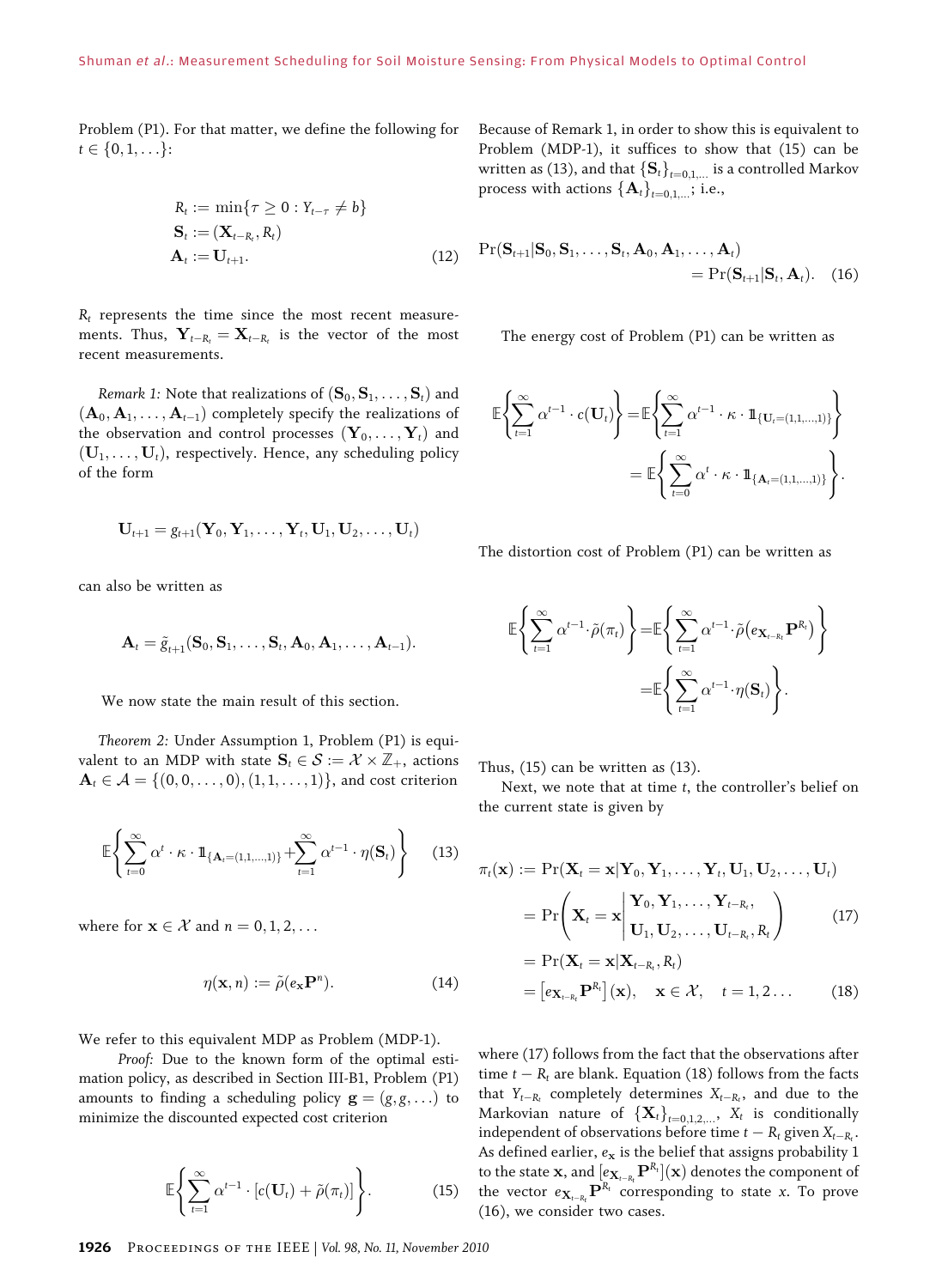*Case 1)*  $A_t = (0, 0, \ldots, 0)$ 

$$
\Pr\left(\mathbf{S}_{t+1} = (\mathbf{x}', n') \middle| \begin{aligned} &\mathbf{S}_0 = \mathbf{s}_0, \mathbf{S}_1 = \mathbf{s}_1, \dots, \mathbf{S}_t = (\mathbf{x}, n), \\ &\mathbf{A}_0 = \mathbf{a}_0, \mathbf{A}_1 = \mathbf{a}_1, \dots, \\ &\mathbf{A}_t = (0, 0, \dots 0) \end{aligned}\right) \\
= \mathbb{I}_{\{\mathbf{x}' = \mathbf{x}\}} \cdot \mathbb{I}_{\{n' = n+1\}} \\
= \Pr(\mathbf{S}_{t+1} = (\mathbf{x}', n') | \mathbf{S}_t = (\mathbf{x}, n), \mathbf{A}_t = (0, 0, \dots, 0)).\n\tag{19}
$$

In (19), both equalities follow from the fact that if no measurements are scheduled at time  $t+1$  [i.e.,  $\mathbf{A}_t = (0, 0, \dots, 0)$ , then the time since the most recent measurements increases by 1 (i.e.,  $R_{t+1} = R_t + 1$ ), while the most recent observation remains the same.

*Case 2)*  $A_t = (1, 1, \ldots, 1)$ 

$$
\Pr\left(\mathbf{S}_{t+1} = (\mathbf{x}', n') \middle| \begin{aligned} &\mathbf{S}_0 = \mathbf{s}_0, \mathbf{S}_1 = \mathbf{s}_1, \dots, \mathbf{S}_t = (\mathbf{x}, n), \\ &\mathbf{A}_0 = \mathbf{a}_0, \mathbf{A}_1 = \mathbf{a}_1, \dots, \\ &\mathbf{A}_t = (1, 1, \dots, 1) \\ &\mathbf{B}_0 = \mathbf{s}_0, \mathbf{S}_1 = \mathbf{s}_1, \dots, \\ &\mathbf{B}_t = (\mathbf{x}, n), \\ &\mathbf{A}_0 = \mathbf{a}_0, \mathbf{A}_1 = \mathbf{a}_1, \dots, \\ &\mathbf{A}_t = (1, 1, \dots, 1) \end{aligned} \right)
$$
\n(20)

$$
= \mathbb{1}_{\{n'=0\}} \cdot \sum_{\mathbf{x}'' \in \mathcal{X}} \Pr(\mathbf{X}_{t+1} = \mathbf{x}' | \mathbf{X}_t = \mathbf{x}'')
$$
  
\n
$$
\cdot \Pr\left(\mathbf{X}_t = \mathbf{x}'' \middle| \begin{aligned} &\mathbf{S}_0 = \mathbf{s}_0, \mathbf{S}_1 = \mathbf{s}_1, \dots, \mathbf{S}_t = (\mathbf{x}, n), \\ &\mathbf{A}_0 = \mathbf{a}_0, \mathbf{A}_1 = \mathbf{a}_1, \dots, \\ &\mathbf{A}_t = (1, 1, \dots, 1) \end{aligned}\right)
$$
  
\n
$$
= \mathbb{1}_{\{n'=0\}} \cdot \sum_{\mathbf{x}'' \in \mathcal{X}} \Pr(\mathbf{X}_{t+1} = \mathbf{x}' | \mathbf{X}_t = \mathbf{x}'') \cdot \pi_t(\mathbf{x}'') \qquad (21)
$$
  
\n
$$
= \mathbb{1}_{\{n'=0\}} \cdot [\pi_t \mathbf{P}](\mathbf{x}')
$$
  
\n
$$
= \mathbb{1}_{\{n'=0\}} \cdot [e_{\mathbf{x}} \mathbf{P}^{n+1}](\mathbf{x}')
$$

where (20) follows from the fact that if measurements are scheduled at time  $t + 1$  (i.e.,  $\mathbf{A}_t = (1, 1, \ldots, 1)$ ), then the time since the most recent measurements becomes 0 (i.e.,  $R_{t+1} = 0$ ), while the most recent observation becomes the state at time  $t + 1$ . Equation (21) follows from the fact that realizations of  $({\bf S}_0,{\bf S}_1,\ldots,{\bf S}_t)$  and  $(\mathbf{A}_0, \mathbf{A}_1, \dots, \mathbf{A}_t)$  completely specify the realizations of the observation and control processes; hence the probability of  $\mathbf{X}_t$  conditioned on  $(\mathbf{S}_0,\mathbf{S}_1,\ldots,\mathbf{S}_t)$  and  $(\mathbf{A}_0, \mathbf{A}_1, \dots, \mathbf{A}_t)$  is the same as  $\pi_t$ . Repeating the above arguments for

$$
\Pr(\mathbf{S}_{t+1}=(\mathbf{x}',n')|\mathbf{S}_t=(\mathbf{x},n),\mathbf{A}_t=(1,1,\ldots,1))
$$

we get

$$
\Pr(\mathbf{S}_{t+1} = (\mathbf{x}', n') | \mathbf{S}_t = (\mathbf{x}, n), \mathbf{A}_t = (1, 1, ..., 1))
$$
  
\n
$$
= \mathbb{1}_{\{n'=0\}} \cdot [e_{\mathbf{x}} \mathbf{P}^{n+1}](\mathbf{x}')
$$
  
\n
$$
= \Pr \left( \mathbf{S}_{t+1} = (\mathbf{x}', n') \middle| \begin{aligned} \mathbf{S}_0 &= \mathbf{s}_0, \mathbf{S}_1 = \mathbf{s}_1, ..., \\ \mathbf{S}_t &= (\mathbf{x}, n), \\ \mathbf{A}_0 &= \mathbf{a}_0, \mathbf{A}_1 = \mathbf{a}_1, ..., \\ \mathbf{A}_t &= (1, 1, ..., 1) \end{aligned} \right). \tag{22}
$$

Equations  $(19)$  and  $(22)$  imply  $(16)$ . Thus, we have established that the process  $\left\{ \mathbf{S}_{t}\right\} _{t=0,1,...}$  is a controlled Markov process with actions  $\left\{\mathbf{A}_t\right\}_{t=0,1,...},$  completing the proof.  $\blacksquare$ 

*4) Approximation by Finite MDP:* Problem (MDP-1) has the countably infinite state space  $\mathcal{X} \times \mathbb{Z}_+$ . MDPs with infinite state spaces cannot be easily solved in general [48]. Therefore, we introduce a new MDP by imposing the following assumption on Problem (MDP-1).

*Assumption 2:* We restrict the allowable scheduling policies of Problem (MDP-1) to those policies that ensure the length of the period of no measurements is no more than a finite bound *M*.

We refer to this new MDP as Problem (MDP-2). The implication of Assumption 2 is that *R<sup>t</sup>* , defined in (12), is bounded by *M*. Hence, the *finite* state space of Problem (MDP-2) is  $\mathcal{X} \times \{0, 1, \ldots, M\}$ , and the only allowable scheduling decision at states  $(\mathbf{x}, M), \mathbf{x} \in \mathcal{X}$  is to schedule measurements (i.e.,  $\mathbf{A} = (1, 1, \dots, 1)$ ). The solution of the resulting finite-state MDP can be computed through standard dynamic programming (see, e.g., [21]).

*5) Dynamic Program:* Following standard methodology for MDPs, the dynamic program for Problem (MDP-2) is given by the following equations:

$$
V(\mathbf{x}, n) = \min\{\tilde{\rho}(e_{\mathbf{x}}\mathbf{P}^{n}) + \alpha V(\mathbf{x}, n+1), W(\mathbf{x}, n)\},
$$

$$
\forall (\mathbf{x}, n) \in \mathcal{X} \times \{0, 1, ..., M-1\}
$$

$$
V(\mathbf{x}, M) = W(\mathbf{x}, M), \qquad \forall \mathbf{x} \in \mathcal{X}
$$
(23)

where

$$
W(\mathbf{x},n) := \tilde{\rho}(e_{\mathbf{x}}\mathbf{P}^n) + \alpha \kappa + \alpha \cdot \sum_{\mathbf{x}' \in \mathcal{X}} [e_{\mathbf{x}}\mathbf{P}^{n+1}](\mathbf{x}') \cdot V(\mathbf{x}',0),
$$
  

$$
\forall (\mathbf{x},n) \in \mathcal{X} \times \{0,1,\ldots,M\}.
$$

*Vol. 98, No. 11, November 2010 |* Proceedings of the IEEE 1927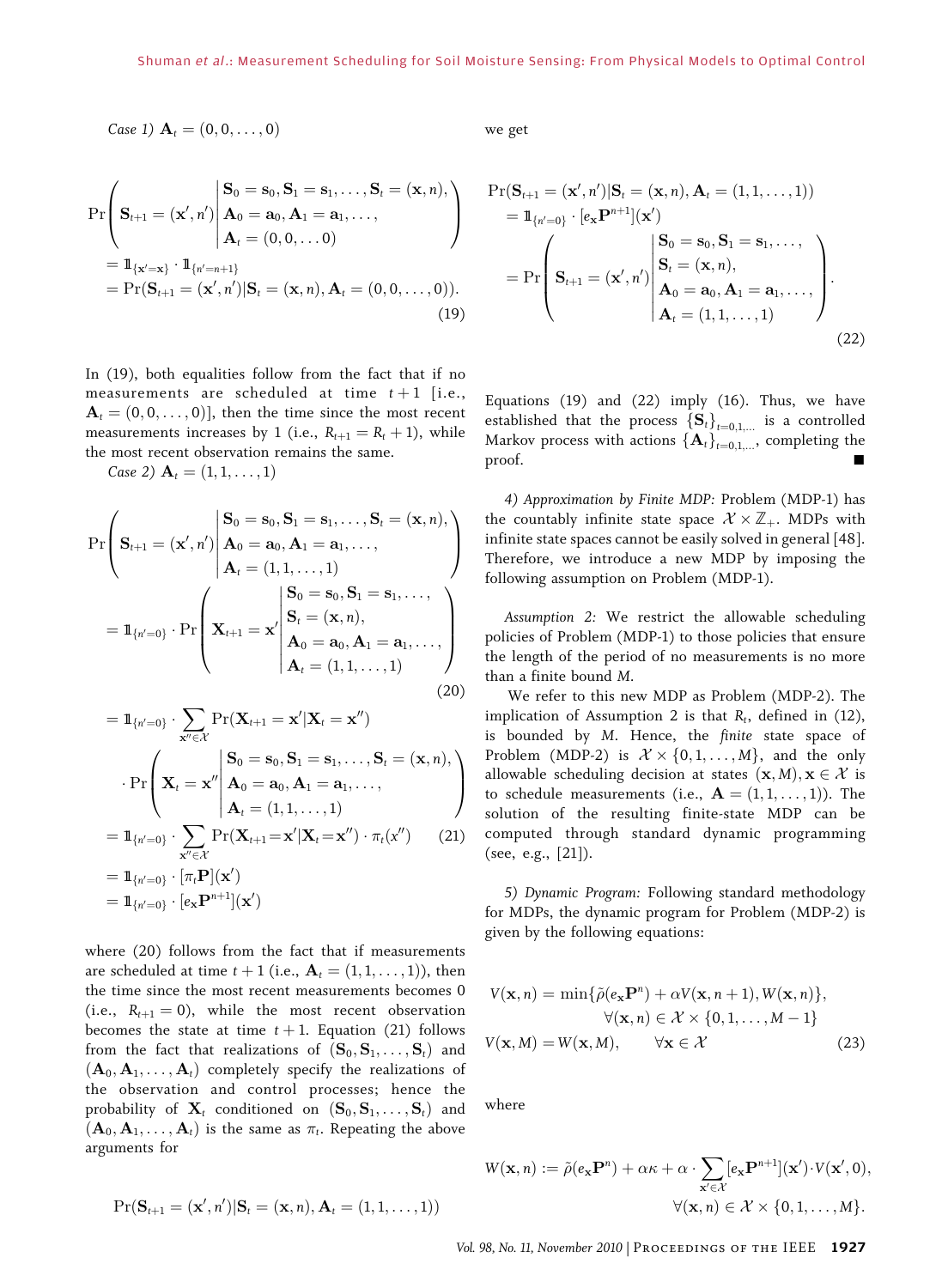This dynamic program can be solved by well-known methods such as the value iteration and policy iteration algorithms [21].

*6) Sufficient Condition for Equivalence of Problem (MDP-1) and Problem (MDP-2):* One natural question that arises is when an optimal policy for Problem (MDP-2) [computed from the dynamic program (23)] is also optimal for Problem (MDP-1).

*Conjecture 1:* If i)  $\tilde{\rho}(e_{\mathbf{x}}\mathbf{P}^n)$  is nondecreasing in *n* for every  $x \in \mathcal{X}$ , and ii) there exists an optimal policy for Problem (MDP-2) and a sequence  $\{n_x^*\}_{x \in \mathcal{X}}$  with  $n_x^* \leq M$ for all  $\mathbf{x} \in \mathcal{X}$ , such that the optimal control action at state  $(\mathbf{x},\textit{n}^*_{\mathbf{x}})$  is given by

$$
U^{\ast}(\mathbf{x}, n_{\mathbf{x}}^{\ast}) = (1, 1, \dots, 1), \qquad \forall \mathbf{x} \in \mathcal{X}
$$

then Assumption 2 is without loss of optimality; i.e., Problem (MDP-1) and Problem (MDP-2) are equivalent, and both are equivalent to Problem (P1) under Assumption 1.

## C. Independent Scheduling and Joint Estimation

In the case of sensors at a single location, Assumptions 1 and 2 allowed us to formulate the scheduling and estimation problem as a finite-state MDP. A key element in obtaining this reduction was that the belief state always returns to a corner state after a bounded number of time steps. In the case of sensors at multiple lateral locations  $(L > 1)$ , we can still assume that at each location, the length of a no measurement phase cannot exceed a bound *M*. However, since measurements at different locations may not be synchronized, the belief state (on the moisture levels at all locations and all depths) may not necessarily return to a corner state within *M* steps. Thus, we cannot in general model this problem as an MDP with state space  $\mathcal{X} \times \{0, 1, \ldots, M\}$  [like Problem (MDP-2)].

One simple approximation for the multiple location scheduling problem is to obtain a scheduling policy for each location independently, by solving an instance of Problem (MDP-2) for each location via the dynamic program (23). The central coordinator then employs these polices to schedule measurements at the respective locations. Since the soil moisture values at different locations are correlated, the coordinator can then use the measurements received from all locations to form a *joint* belief  $\pi_t$ on the current soil moisture levels at all locations and depths. It is then optimal for it to produce estimates according to

$$
h(\pi_t) \in \underset{\mathbf{a} \in \mathcal{X}}{\arg \min} \Bigg\{ \sum_{\mathbf{x} \in \mathcal{X}} \pi_t(\mathbf{x}) \cdot \rho(\mathbf{x}, \mathbf{a}) \Bigg\}.
$$

Note that this approach represents a compromise between *jointly* scheduling measurements and *jointly* estimating the soil moisture levels at all locations and depths, and *independently* scheduling measurements and *independently* estimating the soil moisture levels at each lateral location. Namely, independently scheduling measurements allows us to avoid the additional computational complexity that would be required to jointly schedule the sensor measurements at all locations. At the same time, jointly estimating the soil moisture levels enables the coordinator to leverage the soil moisture correlations across space to make better estimates.

#### D. Discussion

For the scheduling problem with sensors at multiple depths at *the same* lateral location (and hence sharing the same actuator), the energy cost of communication between the actuator and the coordinator far exceeds the energy cost of taking a measurement. If the actuator is powered on and instructed to activate the sensor at any one depth, activating the rest of the sensors to collect additional data does not add significant additional cost to the system. This reasoning forms the basis of our Assumption 1. Moreover, under any realistic statistical model, one does not expect a scheduling policy with arbitrarily long periods of no measurement to perform well. In other words, it is reasonable to expect that all good scheduling policies take at least one measurement in any consecutive *M* time periods (for some choice of *M*). This motivates our Assumption 2. Under these two assumptions, the dynamic program (23) provides the *optimal* scheduling policy for the problem with multiple sensors at different depths at the same lateral location.

For the scheduling problem with sensors at *multiple* lateral locations, an additional benefit of the independent scheduling and joint estimation approach is that the central coordinator communicates to each node the duration of its next sleep cycle immediately after it receives the measurements from that node. Thus, the local nodes do not need to keep their radios powered on to listen for further instructions from the coordinator while they are asleep.

## IV. NUMERICAL EXAMPLE

In this section, we present a numerical example to illustrate our methodology. We use the tRIBS simulations to generate the matrix of transition probabilities describing the soil moisture evolution, and use these dynamics as a basis to evaluate the three policies. In practice, to evaluate the method and compare it to other scheduling heuristics, we do the following.

1) Either collect field data or use the tRIBS model to generate realizations of soil moisture evolution across time and space.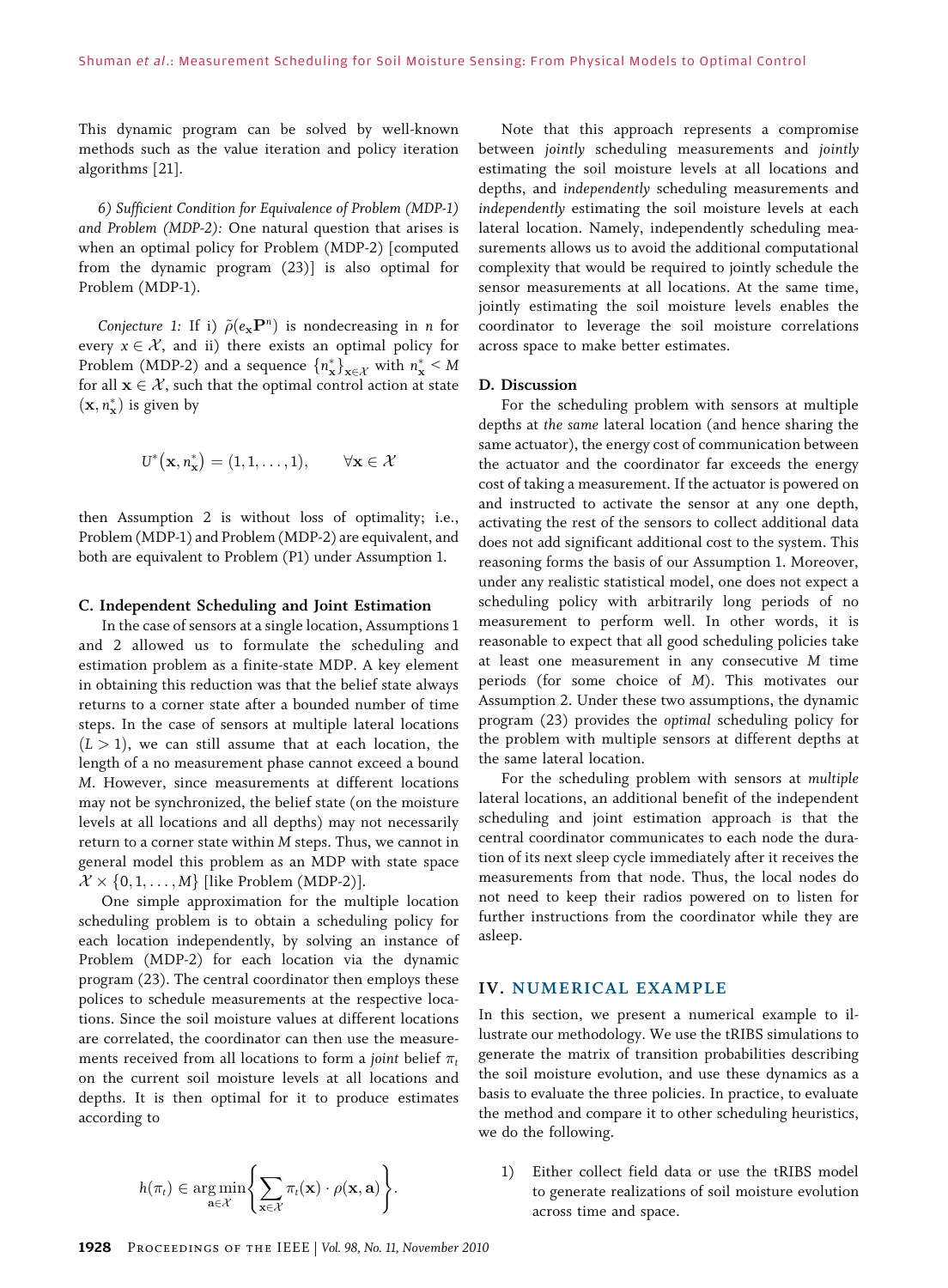|                                                                    | <b>Expected Total</b><br>Cost | Expected<br><b>Measurement</b><br>Cost | Expected<br><b>Estimation Cost</b> | % of Time<br><b>Measurements</b><br>Taken |
|--------------------------------------------------------------------|-------------------------------|----------------------------------------|------------------------------------|-------------------------------------------|
| Take measurements with every sen-<br>sor at every time             | 57.0                          | 57.0                                   | 0.0                                | 100%                                      |
| Independent measurement schedul-<br>ing and independent estimation | 16.8                          | 8.0                                    | 8.8                                | 12%                                       |
| Independent measurement schedul-<br>ing and joint estimation       | 15.0                          | 8.0                                    | 7.0                                | 12%                                       |

Table 1 Performance Comparison of Different Control and Estimation Policies

- 2) Use the data from 1) to generate the matrix of transition probabilities.
- 3) Generate scheduling and estimation policies based on the system dynamics from 2) using the methodology discussed in Section III.
- 4) Evaluate the policies by testing them on new field data.

One example of this process using field data collected at the University of Michigan Matthaei Botanical Gardens is discussed in [23].

We consider an arrangement of sensors at two different locations, and three depths (25, 67, and 123 mm) at each location. We use the tRIBS physical model described in Section II-A1 to generate soil moisture realizations at all sensor locations for a time horizon of 2209 time steps. We then quantize the soil moisture realizations into eight quantization levels (0%–12%, 12%–14%, 14%–16%, 16%– 18%, 18%–20%, 20%–22%, 22%–24%, and 24%–30%). Next, we count the frequency of transitions between all possible pairs of soil moisture matrices. For example, one such frequency is the number of transitions from the joint quantile matrix

$$
q_i=\left[\begin{matrix} 16\%-18\% & 18\%-20\% \\ 14\%-16\% & 16\%-18\% \\ 12\%-14\% & 16\%-18\% \end{matrix}\right]
$$

to the joint quantile matrix

$$
q_j = \begin{bmatrix} 18\% - 20\% & 20\% - 22\% \\ 16\% - 18\% & 16\% - 18\% \\ 12\% - 14\% & 16\% - 18\% \end{bmatrix}.
$$

We then normalize these frequencies to compute a Markovian transition matrix for the soil moisture process.

The objectives are to conserve energy and estimate the soil moisture at all three depths at both locations. At each location and depth, we penalize estimation errors by the absolute difference between the quantile index of the true moisture and the estimated quantile index. Relative to one unit of estimation error, the energy cost of taking measurements at all depths at a given location is 1.5. We assume that these measurements are noiseless. We use a discount factor of 0.95, and a time horizon of 200 steps to approximate an infinite horizon.

We use both Assumptions 1 and 2, with  $M = 30$  for Assumption 2. To find a scheduling policy for each location, we solve the dynamic program (23). If measurements at all depths are scheduled at the current time, the scheduling policy table tells the coordinator the number of time steps after which the next measurements must be taken. This number of time steps depends on the outcomes of the current measurements. The system operation can therefore be described as follows: at time  $t = 0$ , the actuator takes measurements and transmits them to the central coordinator. Given these measurements, the coordinator commands the actuator to sleep for the number of time steps specified by the scheduling policy table. After the specified duration of the sleep mode, the actuator wakes up and takes new measurements, which it communicates back to the central coordinator. The process is then repeated.

For the purpose of comparison, we consider three different scheduling and estimation strategies. The first strategy is to take measurements with all sensors at every time step. The second is to independently schedule the sensor measurements at each location according to the solution of Problem (MDP-2) for that location, and independently estimate the soil moisture levels at a given location based only on the measurement readings at that specific location. The third strategy is to independently schedule the sensor measurements at each location according to the solution of Problem (MDP-2) for that location, but to have the coordinator jointly estimate all soil moisture quantiles using the measurements from all locations. The resulting expected costs are shown in Table 1.

Table 1 demonstrates that using the scheduling policy to take fewer measurements results in significant savings in measurement costs, at the expense of some estimation cost. The second strategy of independent scheduling and independent estimation uses the correlations in the soil moisture process across time and depth to produce good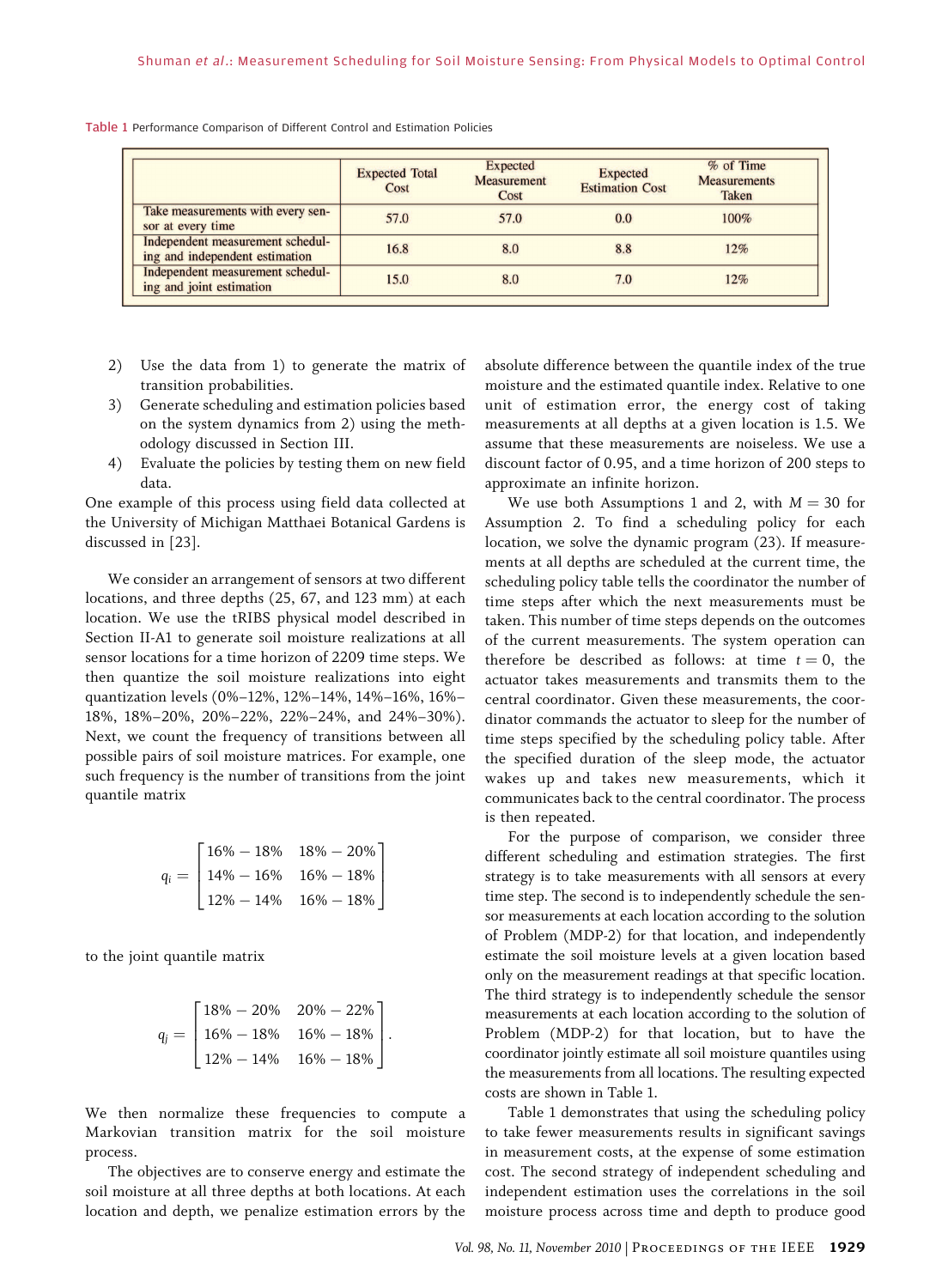estimates without taking measurements all the time. The third strategy of independent scheduling and joint estimation effectively exploits spatial correlations as well, in order to reduce the expected estimation cost.

# V. INCORPORATING METEOROLOGICAL OBSERVATIONS

So far we have assumed that the coordinator does not observe any meteorological data such as rainfall, ambient temperature, or solar radiation. In this section, we show how to adapt the scheduling and estimation policies when the coordinator observes rainfall. Other types of meteorological observations can be handled in a similar manner.

Let  $Z_t = (Z_t^1, Z_t^2, \dots, Z_t^L)$  denote the rainfall at the *L* lateral sensor locations at time *t*, where  $Z_t^l \in \{0,1\}$ . Here,  $Z_t^l = 0$  indicates that rainfall at location *l* is below a fixed threshold, and  $Z_t^l = 1$  indicates that rainfall at location *l* is above the threshold. The coordinator forms an estimate of the soil moisture field as

$$
\hat{\mathbf{X}}_t = \mathbf{h}_t(\mathbf{Y}_0,\ldots,\mathbf{Y}_t,\mathbf{U}_1,\ldots,\mathbf{U}_t,\mathbf{Z}_0,\ldots,\mathbf{Z}_t)
$$

and selects the scheduling decision as

$$
\mathbf{U}_{t+1} = g_t(\mathbf{Y}_0,\ldots,\mathbf{Y}_t,\mathbf{U}_1,\ldots,\mathbf{U}_t,\mathbf{Z}_0,\ldots,\mathbf{Z}_{t+1}).
$$

As before, we wish to find scheduling and estimation policies  $g$  and  $h$ , respectively, that minimize the infinitehorizon discounted cost criterion in (4).

In general, finding optimal scheduling and estimation policies is intractable without any structure on the statistics of the rainfall and soil moisture processes. Similar to Section II-C, we approximate rainfall evolution with a *k*thorder Markov process, i.e.,

$$
\Pr(\mathbf{Z}_t|\mathbf{Z}_{t-1},\ldots,\mathbf{Z}_0)=\Pr(\mathbf{Z}_t|\mathbf{Z}_{t-1},\ldots,\mathbf{Z}_{t-k})
$$

and soil moisture evolution with a *k*th-order Markov process, i.e.,

$$
\Pr(\mathbf{X}_t|\mathbf{X}_{t-1},\ldots,\mathbf{X}_0,\mathbf{Z}_{t-1},\ldots,\mathbf{Z}_0)\\ = \Pr(\mathbf{X}_t|\mathbf{X}_{t-1},\ldots,\mathbf{X}_{t-k},\mathbf{Z}_{t-1},\ldots,\mathbf{Z}_{t-k}).
$$

As a first approximation, we assume that these processes are first-order Markovian, resulting in a POMDP similar to Problem (P1). We refer to this POMDP as Problem (R1). The statistics of  $\left\{ \mathbf{Z}_{t}\right\} _{t=0,1,2,...}$  consist of a transition matrix Q such that

$$
\Pr(\mathbf{Z}_t = \mathbf{z}'|\mathbf{Z}_{t-1} = \mathbf{z}) = \mathbf{Q}(\mathbf{z}, \mathbf{z}')
$$

for  $\mathbf{z},\mathbf{z}'\in\left\{0,1\right\}^L$ , and the statistics of  $\left\{\mathbf{X}_t\right\}_{t=0,1,2,...}$  consist of a transition matrix *P* such that

$$
\Pr(\mathbf{X}_t = \mathbf{x}' | \mathbf{X}_{t-1} = \mathbf{x}, \mathbf{Z}_{t-1} = \mathbf{z}) = \mathbf{P}(\mathbf{z}, \mathbf{x}, \mathbf{x}')
$$

for  $\mathbf{x}, \mathbf{x}' \in \mathcal{X}$  and  $\mathbf{z} \in \{0,1\}^L$ .

As with Problem (P1), Problem (R1) is an approximation of the original problem, and better approximations can be obtained by modeling the rainfall and soil moisture processes by higher order Markov processes.

An exact solution of Problem (R1) can be found by solving a dynamic program, but the solution has a high computational complexity. We therefore consider an approximate solution for the case of multiple sensors at a single location. Under Assumption 1, Problem (R1) is equivalent to a countable state MDP similar to the one defined in Theorem 2, with  $R_t$  and  $A_t$  defined as before, and

$$
\mathbf{S}_t := (\mathbf{Z}_t, \dots, \mathbf{Z}_{t-R_t}, \mathbf{X}_{t-R_t}, R_t). \tag{24}
$$

We call this Problem (MDP-R1).

Under Assumption 2, Problem (MDP-R1) reduces to a finite-state MDP, Problem (MDP-R2), with state space  ${0,1}^M \times \mathcal{X} \times {0,1,\ldots,M}$ . This state space, although finite, increases exponentially with *M*, making a computational solution intractable. Therefore, we introduce a third MDP by imposing the following assumption.

*Assumption 3:* We restrict the allowable scheduling policies of Problem (MDP-R2) to those that always take a measurement if rainfall is high  $(Z_{t+1}^1 = 1)$ .

We refer to this new MDP as problem (MDP-R3). Assumption 3 restricts the possible values that S*<sup>t</sup>* , defined in (24), can take, thereby restricting the state space to  $\mathcal{X} \times \{0, 1, \ldots, M\}$ . The solution of the resulting MDP can be computed through a dynamic program similar to the one given by (23). Therefore, meteorological observations such as rainfall can be incorporated without significantly increasing the complexity of the computational solution procedure.

## VI. CONCLUSION

In this paper, we considered the problem of monitoring soil moisture evolution using a wireless network of *in situ* sensors. The key idea was that, at the cost of some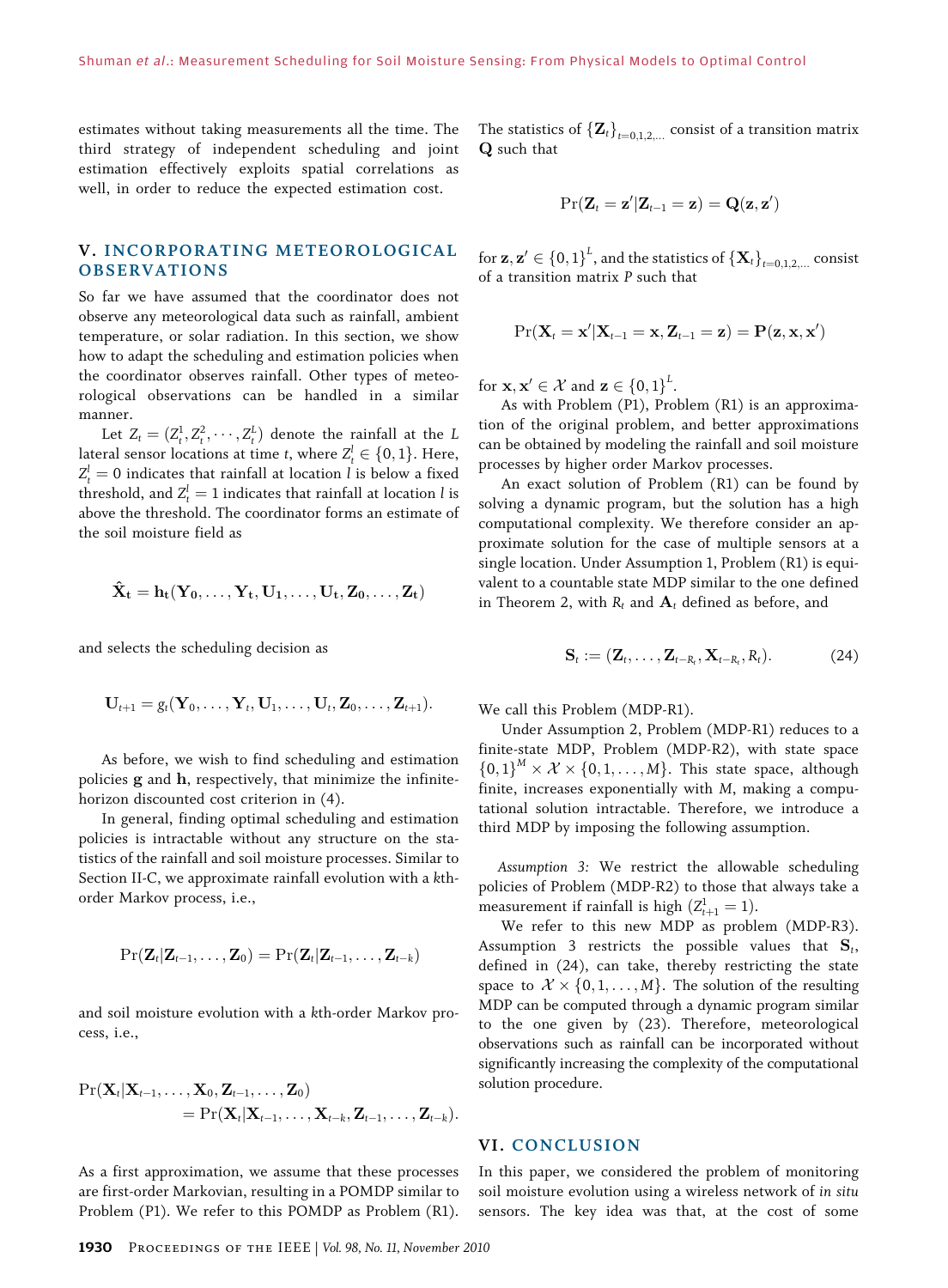inaccuracy in estimating the soil moisture evolution, we can significantly reduce energy consumption by taking a sparser set of measurements. The physical model of soil moisture evolution allows us to leverage soil moisture correlations across time, depth, and space to both schedule measurements when they are expected to yield the most information, and generate estimates based on the sparser set of measurements. After formulating the problem as a POMDP, we took advantage of the problem structure to approximate the original problem by a computationally simpler MDP. The resulting measurement scheduling and estimation policies represent a scalable and implementable technology that we have tested and validated numerically and in the field.  $\blacksquare$ 

# Acknowledgment

The authors would like to thank A. Flores of Boise State University for providing tRIBS simulations, and the anonymous reviewers for helpful suggestions.

#### **REFERENCES**

- [1] *NASA Strategic Plan*, 2006. [Online]. Available: www.nasa.gov/pdf/ 142302main\_2006\_NASA\_Strategic\_ Plan.pdf
- [2] M. H. Cosh, T. J. Jackson, R. Bindlish, and<br>J. H. Prueger, "Watershed scale temporal and spatial stability of soil moisture and its role in<br>validating satellite estimates," *Remote Sen*s. *Environ.*, vol. 92, no. 4, pp. 427–435, Sep. 2004.
- [3] M. H. Cosh, T. J. Jackson, S. Moran, and<br>R. Bindlish, "Temporal persistence and stability of surface soil moisture in a semi-arid watershed,[ *Remote Sens. Environ.*, vol. 112, no. 2, pp. 304–313, Feb. 2008.
- [4] Digi International. [Online]. Available: http:// www.digi.com
- [5] R. Willett, A. Martin, and R. Nowak, BBackcasting: Adaptive sampling for sensor networks,[ in *Proc. 3rd Int. Symp. Inf. Process. Sensor Netw.*, Berkeley, CA, Apr. 2004, pp. 124–133.
- [6] M. Rahimi, M. Hansen, W. Kaiser, G. Sukhatme, and D. Estrin, "Adaptive sampling for environmental field estimation using robotic sensors," in *Proc. Int. Conf. Intell. Robots Syst.*, Aug. 2005, pp. 3692–3698.
- [7] L. Meier, J. Peschon, and R. M. Dressler, "Optimal control of measurement subsystems," IEEE Trans. Autom. Control, vol. 12, no. 5, pp. 528–536, Oct. 1967.
- [8] M. Athans, "On the determination of optimal costly measurement strategies for linear stochastic systems,[ *Automatica*, vol. 8, pp. 397–412, 1972.
- [9] M. Athans and C. Schweppe, "Optimal waveform design via control theoretic concepts,[ *Inf. Control*, vol. 10, pp. 335–377, 1967.
- $\left[10\right]$  H. Kushner, "On the optimum timing of observations for linear control systems with unknown initial state," IEEE Trans. *Autom. Control*, vol. 9, no. 2, pp. 144–150, Apr. 1964.
- [11] M. S. Andersland and D. Teneketzis, BMeasurement scheduling for recursive team estimation,[ *J. Optim. Theory Appl.*, vol. 89, pp. 615–636, 1996.
- [12] J. C. Van Dam, "Field-scale water flow and solute transport: SWAP model concepts, parameter estimation, and case studies," Ph.D. dissertation, Dept. Environ. Sci., Wageningen Univ., Wageningen, The Netherlands, 2000.
- [13] J. Evans and V. Krishnamurthy, "Optimal sensor scheduling for hidden Markov model state estimation," Int. J. Control, vol. 74, no. 18, pp. 1737–1742, Dec. 2001.
- [14] V. Krishnamurthy, "Algorithms for optimal scheduling and management of hidden

Markov model sensors,[ *IEEE Trans. Signal Process.*, vol. 50, no. 6, pp. 1382–1397, Jun. 2002.

- [15] J. S. Baras and A. Bensoussan, "Sensor scheduling problems," in *Proc. IEEE Conf. Decision Control*, Austin, TX, Dec. 1988, vol. 3, pp. 2342–2345.
- [16] J. S. Baras and A. Bensoussan, "Optimal sensor scheduling in nonlinear filtering of diffusion processes,[ *SIAM J. Control Optim.*, vol. 27, no. 4, pp. 786–813, Jul. 1989.
- [17] D. A. Castañón, "Approximate dynamic programming for sensor management," in *Proc. IEEE Conf. Decision Control*, San Diego, CA, Dec. 1997, vol. 2, pp. 1202–1207.
- [18] D. A. Castañón and L. Carin, "Stochastic control theory for sensor management," in *Foundations and Applications of Sensor Management*. New York: Springer-Verlag, 2008, pp. 7–32.
- [19] Y. He and E. K. P. Chong, "Sensor scheduling for target tracking: A Monte Carlo<br>sampling approach," Digital Signal Process., vol. 16, no. 5, pp. 533–545, Sep. 2006.
- [20] Y. Li, L. W. Krakow, E. K. P. Chong, and K. N. Groom, "Approximate stochastic dynamic programming for sensor scheduling to track multiple targets,[ *Digital Signal Process.*, vol. 19, no. 6, pp. 978–989, Dec. 2009.
- [21] P. R. Kumar and P. Varaiya, *Stochastic Systems: Estimation, Identification, and Adaptive Control*. Englewood Cliffs, NJ: Prentice-Hall, 1986.
- [22] O. Hernández-Lerma, *Adaptive Markov Control Processes*. New York: Springer-Verlag, 1989.
- [23] M. Moghaddam, D. Entekhabi, Y. Goykhman, K. Li, M. Liu, A. Mahajan, A. Nayyar, D. Shuman, and D. Teneketzis, "A wireless soil moisture smart sensor web using physics-based optimal control: Concept and initial demonstrations," IEEE J. Special Top. *Appl. Earth Observations Remote Sens.*, to be published.
- [24] L. A. Richards, "Capillary conduction of liquids through porous mediums," *Physics*, vol. 1, no. 5, pp. 318–333, 1931.
- [25] J. C. Van Dam, P. Groenendijk, R. F. A. Hendriks, and J. G. Kroes, "Advances of modeling water flow in variably saturated<br>soils with SWAP," *Vadose Zone J.*, vol. 7, no. 2, May 2008.
- [26] V. Y. Ivanov, E. R. Vivoni, R. L. Bras, and D. Entekhabi, "Catchment hydrologic response with a fully-distributed triangulated irregular network model,[ *Water Resources Res.*, vol. 40, no. W11102, 2004, DOI: 10.1029/2004WR003218.
- [27] V. Y. Ivanov, R. L. Bras, and E. R. Vivoni, BVegetation-hydrology dynamics in complex terrain of semiarid areas: I. A mechanistic approach to modeling dynamic feedbacks," *Water Resources Res.*, vol. 44, 2008, DOI: 10.1029/2006WR005588W03429.
- [28] E. Vivoni, V. Teles, V. Ivanov, R. Bras, and D. Entekhabi, "Embedding landscape processes into triangulated terrain models," *Int. J. Geograph. Inf. Sci.*, vol. 19, no. 4, pp. 429–457, Apr. 2005.
- [29] A. Flores, V. Ivanov, D. Entekhabi, and R. Bras, "Impact of Hillslope-Scale organization of topography, soil moisture, soil temperature, and vegetation on modeling surface microwave radiation emission. *IEEE Trans. Geosci. Remote Sens.*, vol. 47, no. 8, pp. 2557–2569, Aug. 2009.
- [30] *Decagon*. [Online]. Available: http://www. decagon.com/soil\_moisture/ec5/index. php?pg=specs
- [31] E. J. Sondik, "The optimal control of partially observable Markov processes," Ph.D. dissertation, Dept. Electr. Eng., Stanford Univ., Stanford, CA, 1971.
- [32] R. D. Smallwood and E. J. Sondik, "The optimal control of partially observable Markov processes over a finite horizon," *Oper. Res.*, vol. 21, no. 5, pp. 1071–1088, Sep.–Oct. 1973.
- [33] E. J. Sondik, "The optimal control of partially observable Markov processes over the infinite<br>horizon: Discounted costs," Oper. Res., vol. 26, no. 2, pp. 282–304, Mar.–Apr. 1978.
- [34] G. E. Monahan, "A survey of partially observable Markov decision processes: Theory, models, and algorithms,[ *Manage. Sci.*, vol. 28, no. 1, pp. 1–16, Jan. 1982.
- [35] H.-T. Cheng, "Algorithms for partially<br>observable Markov decision processes," Ph.D. dissertation, Univ. British Columbia, Vancouver, BC, Canada, 1988.
- [36] M. L. Littman, "The witness algorithm: Solving partially observable Markov decision processes," Dept. Comput. Sci., Brown Univ., Providence, RI, Tech. Rep. CS-94-40, Dec. 1994.
- [37] M. L. Littman, A. R. Cassandra, and<br>L. P. Kaelbling, "Efficient dynamic programming updates in partially observable Markov decision processes," Dept. Comput. Sci., Brown Univ., Providence, RI, Tech. Rep. CS-95-19, Nov. 1995.
- [38] A. R. Cassandra, L. P. Kaelbling, and M. L. Littman, "Acting optimally in partially observable stochastic domains," in *Proc. Nat. Conf. Artif. Intell.*, Seattle, WA, 1994, pp. 1023–1028.
- [39] N. L. Zhang and W. Liu, "Planning in stochastic domains: Problem characteristics<br>and approximations," Dept. Comput. Sci., The Hong Kong Univ. Sci. Technol., Clear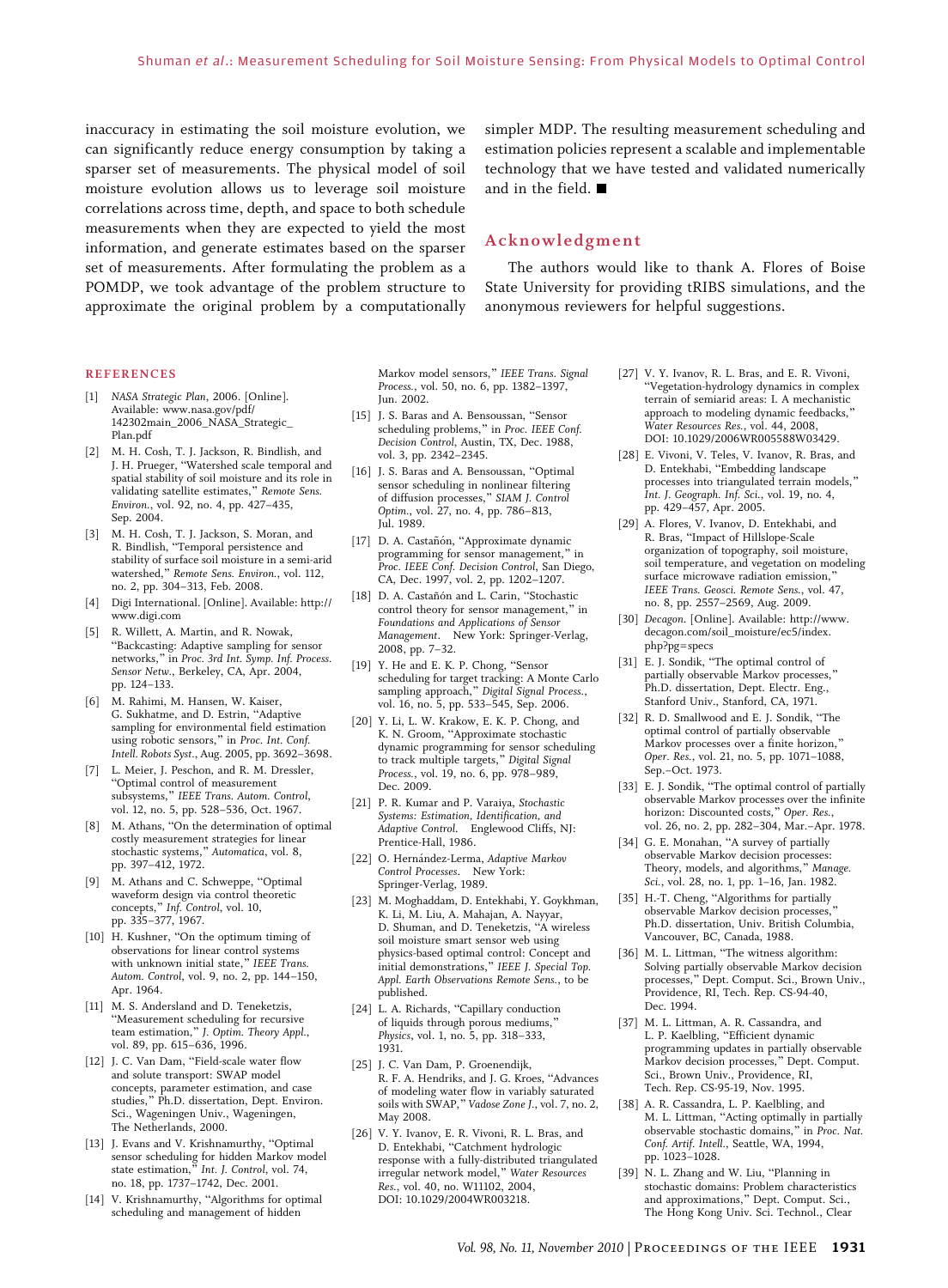Water Bay, Kowloon, Hong Kong, Tech. Rep. HKUST-CS96-31, 1996.

- [40] C. C. White, III, "A survey of solution techniques for the partially observed Markov<br>decision process," Ann. Oper. Res., vol. 32, no. 1, pp. 215–230, Dec. 1991.
- [41] W. S. Lovejoy, "A survey of algorithmic methods for partially observed Markov<br>decision processes," Ann. Oper. Res., vol. 28, no. 1, pp. 47–66, Dec. 1991.
- [42] D. A. Aberdeen, "Policy-gradient algorithms for partially observable Markov decision processes," Ph.D. dissertation, Dept. Syst.

Eng., The Australian Nat. Univ., Acton, A.C.T., Australia, Apr. 2003.

- [43] J. Mickova, "Stochastic scheduling with multi-armed bandits," M.S. thesis, Dept. Electr. Electron. Eng., Univ. Melbourne, Melbourne, Vic., Australia, Mar. 2000.
- [44] C. H. Papadimitriou and J. N. Tsitsiklis, "The complexity of Markov decision<br>processes," Math. Oper. Res., vol. 12, no. 3, pp. 441–450, Aug. 1987.
- [45] C.-S. Chow and J. N. Tsitsiklis, "The complexity of dynamic programming,[ *J. Complexity*, vol. 5, no. 4, pp. 466–488, Dec. 1989.
- [46] J. Rust, "Using randomization to break the curse of dimensionality,[ *Econometrica*, vol. 65, no. 3, pp. 487–516, May 1997.
- [47] W. S. Lovejoy, "On the convexity of policy regions in partially observed systems, *Oper. Res.*, vol. 35, no. 4, pp. 619–621, Jul.–Aug. 1987.
- [48] J. Rust, "Numerical dynamic programming in economics,[ in *Handbook of Computational Economics*, vol. 1. New York: Elsevier Science, 1996, pp. 619–730.

#### ABOUT THE AUTHORS

David I Shuman (Member, IEEE) received the B.A. degree in economics and the M.S. degree in engineering-economic systems and operations research from Stanford University, Stanford, CA, in 2001 and the M.S. degree in electrical engineering: systems, the M.S. degree in applied mathematics, and the Ph.D. degree in electrical engineering: systems from the University of Michigan, Ann Arbor, in 2006, 2009, and 2010, respectively.



Currently, he is a Postdoctoral Researcher at the Institute of Electrical Engineering, École Polytechnique Fédérale de Lausanne, Lausanne, Switzerland. His research interests include stochastic control, stochastic scheduling and resource allocation problems, energy-efficient design of wireless communication networks, and inventory theory.

Ashutosh Nayyar (Student Member, IEEE) received the B. Tech. degree in electrical engineering from the Indian Institute of Technology, Delhi, India, in 2006 and the M.S. degree in electrical engineering and computer science from the University of Michigan, Ann Arbor, in 2008, where he is currently working towards the Ph.D. degree in electrical engineering and computer science.

His research interests include decentralized stochastic control, stochastic scheduling and resource allocation, game theory, and mechanism design.

Aditya Mahajan (Member, IEEE) received the B.Tech. degree in electrical engineering from the Indian Institute of Technology, Delhi, India, in 2003 and the M.S. and Ph.D. degrees in electrical engineering and computer science from the University of Michigan, Ann Arbor, in 2006 and 2008, respectively.



Currently, he is an Assistant Professor of Electrical and Computer Engineering, McGill University, Montreal, QC, Canada. From 2008 to 2010,

he was a Postdoctoral Researcher at the Department of Electrical Engineering, Yale University, New Haven, CT. His research interests include decentralized stochastic control, team theory, real-time communication, information theory, and discrete event systems.

Yuriy Goykhman (Student Member, IEEE) received the B.S. degree in electrical and computer engineering from Carnegie Mellon University, Pittsburgh, PA, in 2005 and the M.S. degree in electrical engineering from the University of Michigan, Ann Arbor, in 2007, where he is currently working towards the Ph.D. degree.



His research interests include forward and inverse scattering, radar systems, radar data processing, and sensor models.

Ke Li received the B.S. degree in mechanical engineering from Beijing University of Aeronautics and Astronautics, Beijing, China, in 2006. He is currently working towards the Ph.D. degree in instrument science and technology at the Department of Precision Instruments and Mechanology, Tsinghua University, Beijing, China.

He is a Visiting Researcher at the Department of Electrical Engineering and Computer Science, University of Michigan, Ann Arbor. His research



interests include architectures, protocols, and performance analysis of wireless networks.

Mingyan Liu (Member, IEEE) received the B.Sc. degree in electrical engineering from the Nanjing University of Aeronautics and Astronautics, Nanjing, China, in 1995 and the M.Sc. degree in systems engineering and the Ph.D. degree in electrical engineering from the University of Maryland, College Park, in 1997 and 2000, respectively.

She joined the Department of Electrical Engineering and Computer Science, University of Michigan, Ann Arbor, in September 2000, where

she is currently an Associate Professor. Her research interests are in optimal resource allocation, performance modeling and analysis, and energy efficient design of wireless, mobile ad hoc, and sensor networks.

Dr. Liu is the recipient of the 2002 National Science Foundation (NSF) CAREER Award, and the University of Michigan Elizabeth C. Crosby Research Award in 2003. She serves on the editorial board of the IEEE/ ACM TRANSACTIONS ON NETWORKING and the IEEE TRANSACTIONS ON MOBILE COMPUTING.